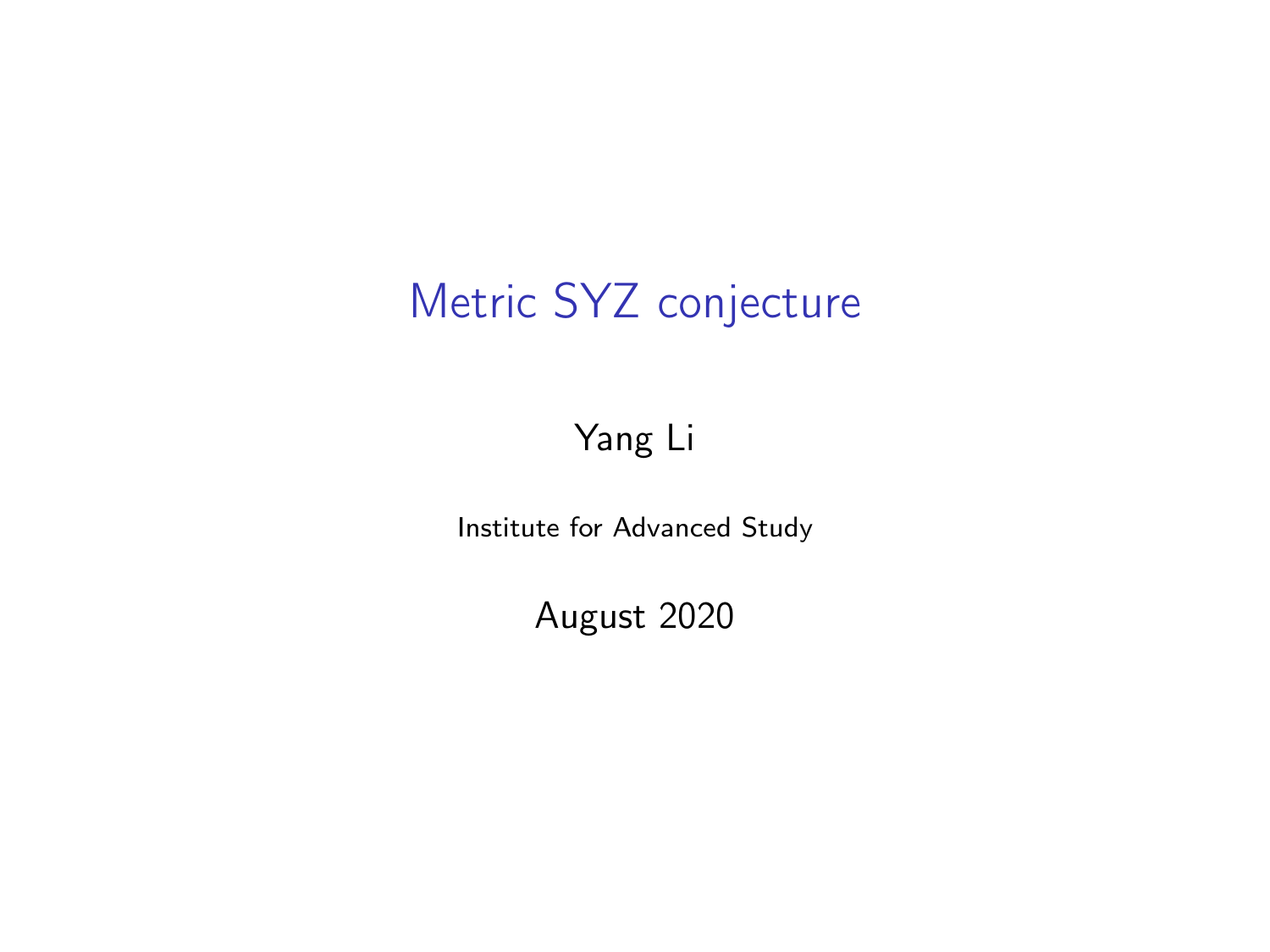(Weak SYZ conjecture) Prove for a suitable class of Calabi-Yau manifolds near the large complex structure limit that a special Lagrangian  $T<sup>n</sup>$ -fibration exists in the generic region.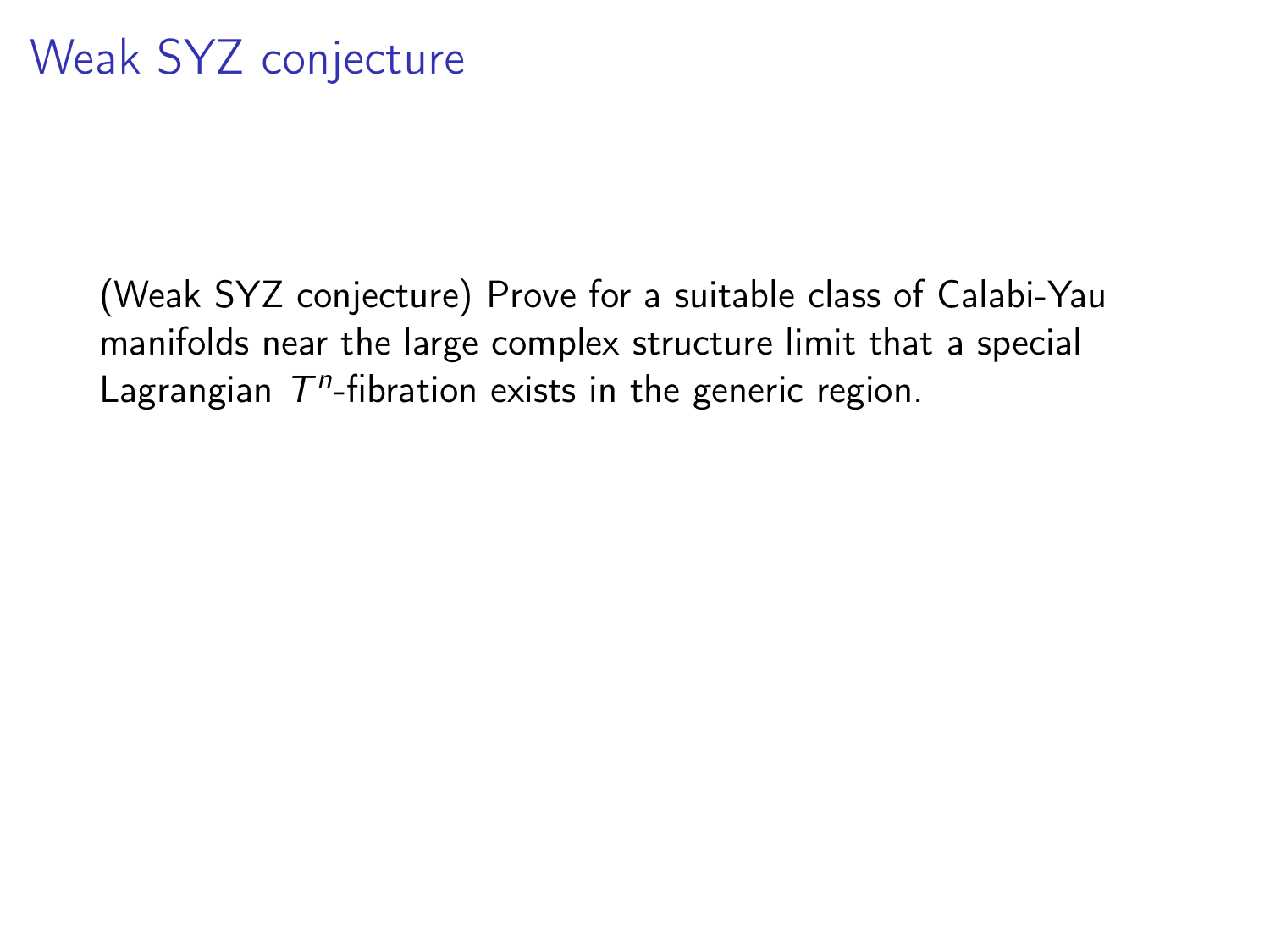(Weak SYZ conjecture) Prove for a suitable class of Calabi-Yau manifolds near the large complex structure limit that a special Lagrangian  $T<sup>n</sup>$ -fibration exists in the generic region.

 $\triangleright$  SYZ is physically motivated, and admits many interpretations. The strong version asserts that the SLag fibration exists globally; this would be much harder or perhaps false (cf. Joyce). Some people adopt much softer viewpoints (algebraic, symplectic, topological, mirror symmetry).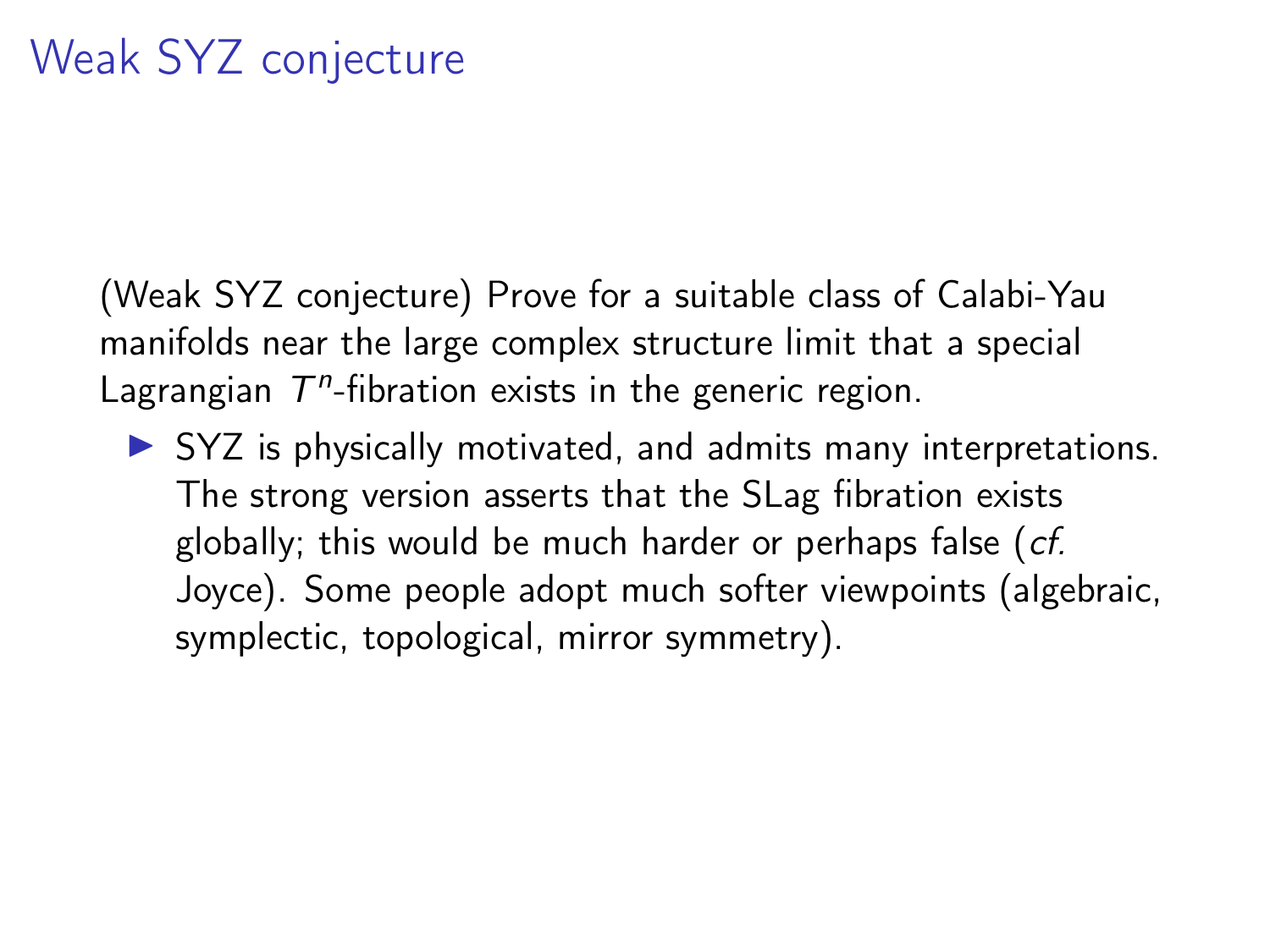$\blacktriangleright$  'Large complex structure limit' means a polarized algebraic family of *n*-dim CY manifolds  $X \rightarrow S \setminus \{0\}$  over a punctured algebraic curve, whose 'essential skeleton' has dimension n. There are small variations on the definitions. For instance, it is common to require the family to have a semistable snc model  $\mathcal{X} \rightarrow S$ , as we will do.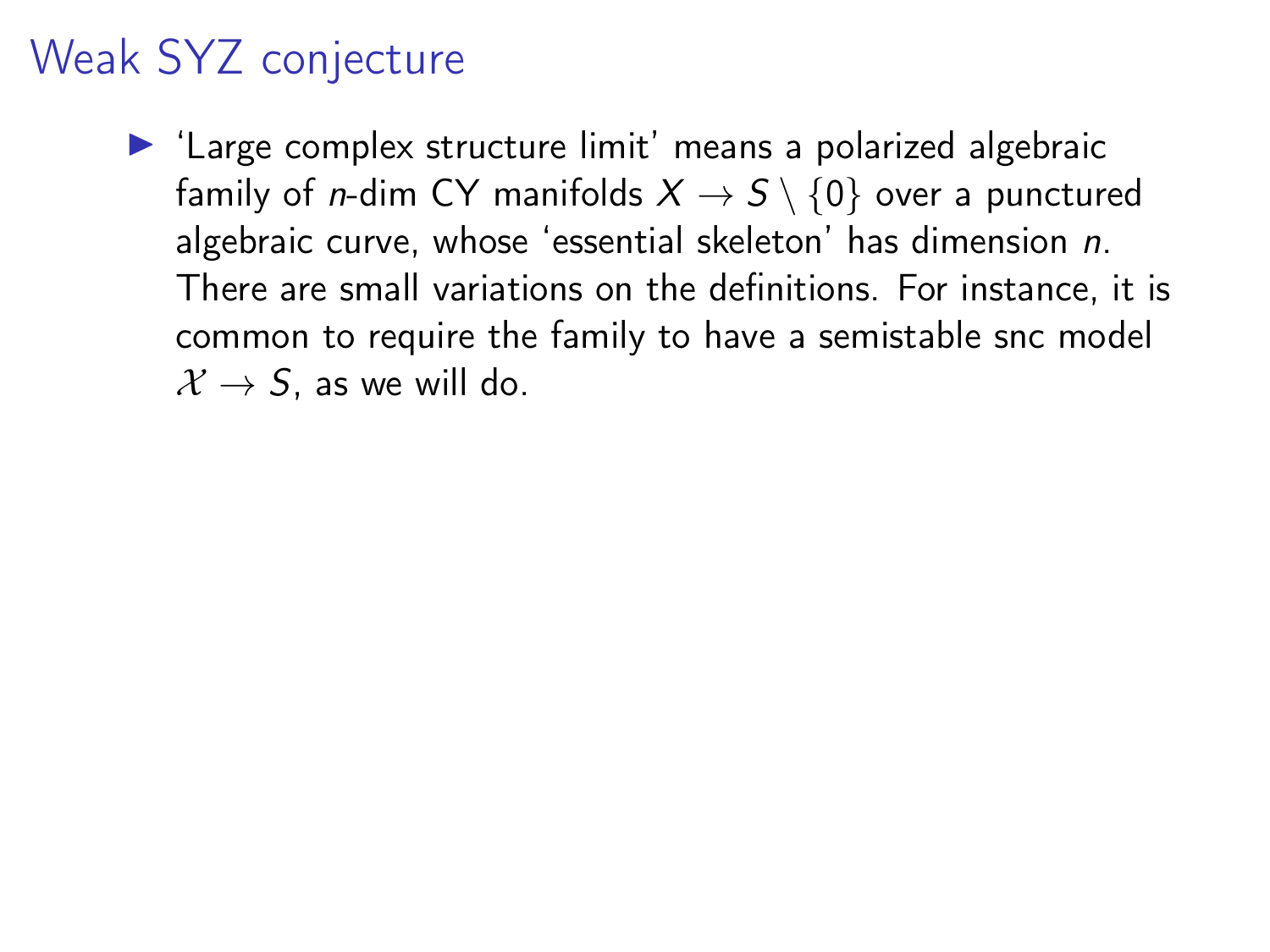- $\blacktriangleright$  'Large complex structure limit' means a polarized algebraic family of *n*-dim CY manifolds  $X \rightarrow S \setminus \{0\}$  over a punctured algebraic curve, whose 'essential skeleton' has dimension n. There are small variations on the definitions. For instance, it is common to require the family to have a semistable snc model  $\mathcal{X} \rightarrow S$ , as we will do.
- $\triangleright$  The essential skeleton can be viewed as a simplicial subset of the dual complex of any snc model of the degenerating family. It is an important birational invariant independent of the snc models, and you can discover it yourself if you try to compute CY volume integrals. (More on this later).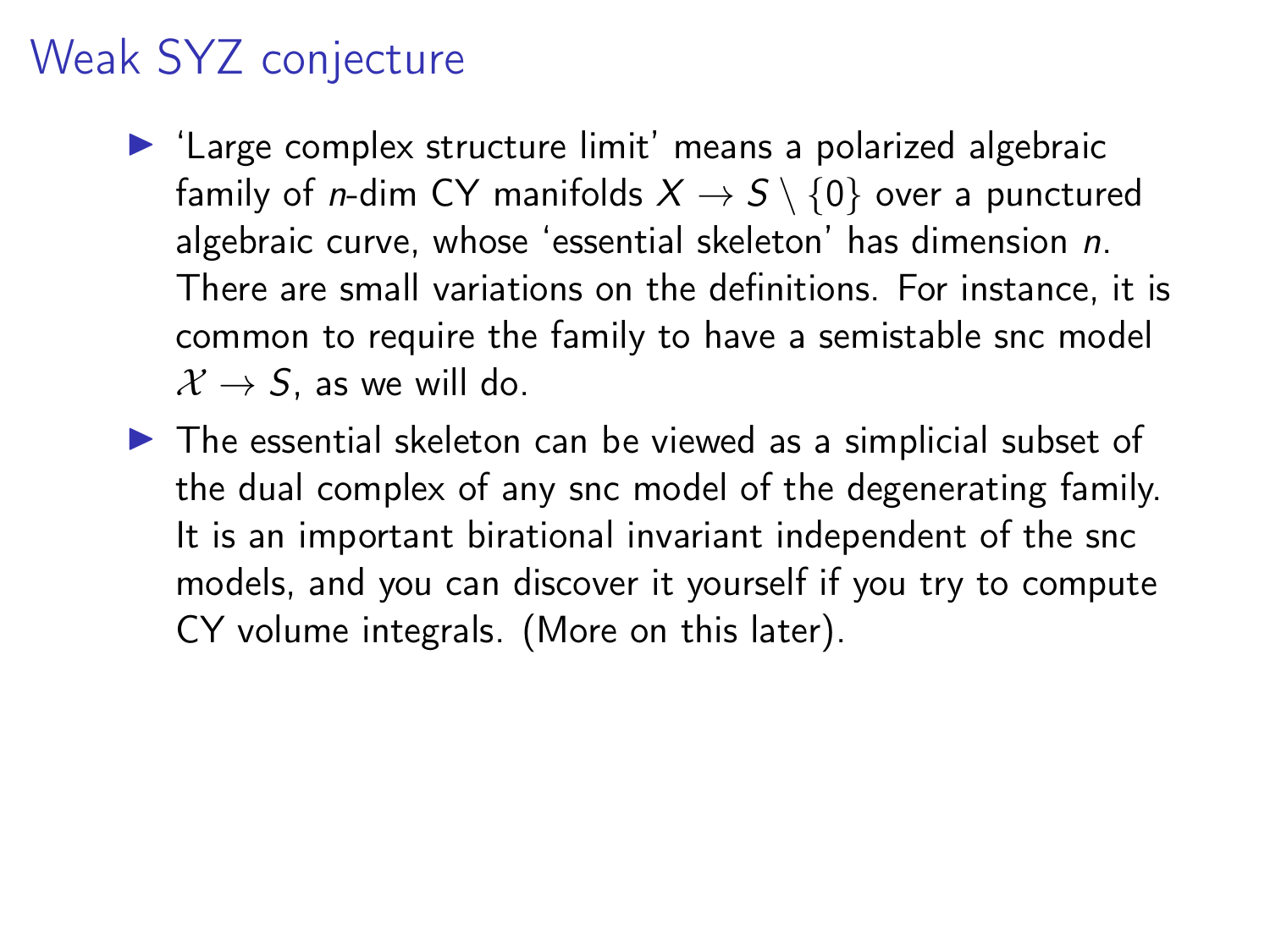- $\blacktriangleright$  'Large complex structure limit' means a polarized algebraic family of *n*-dim CY manifolds  $X \rightarrow S \setminus \{0\}$  over a punctured algebraic curve, whose 'essential skeleton' has dimension n. There are small variations on the definitions. For instance, it is common to require the family to have a semistable snc model  $\mathcal{X} \rightarrow S$ , as we will do.
- $\triangleright$  The essential skeleton can be viewed as a simplicial subset of the dual complex of any snc model of the degenerating family. It is an important birational invariant independent of the snc models, and you can discover it yourself if you try to compute CY volume integrals. (More on this later).
- I 'Generic' should at least mean a subset of large percentage of the measure. (Notice on a CY manifold there is a canonical measure up to scale). This talk is orthogonal to some of my previous talks about the metric model for the nongeneric regions in the 3-fold case.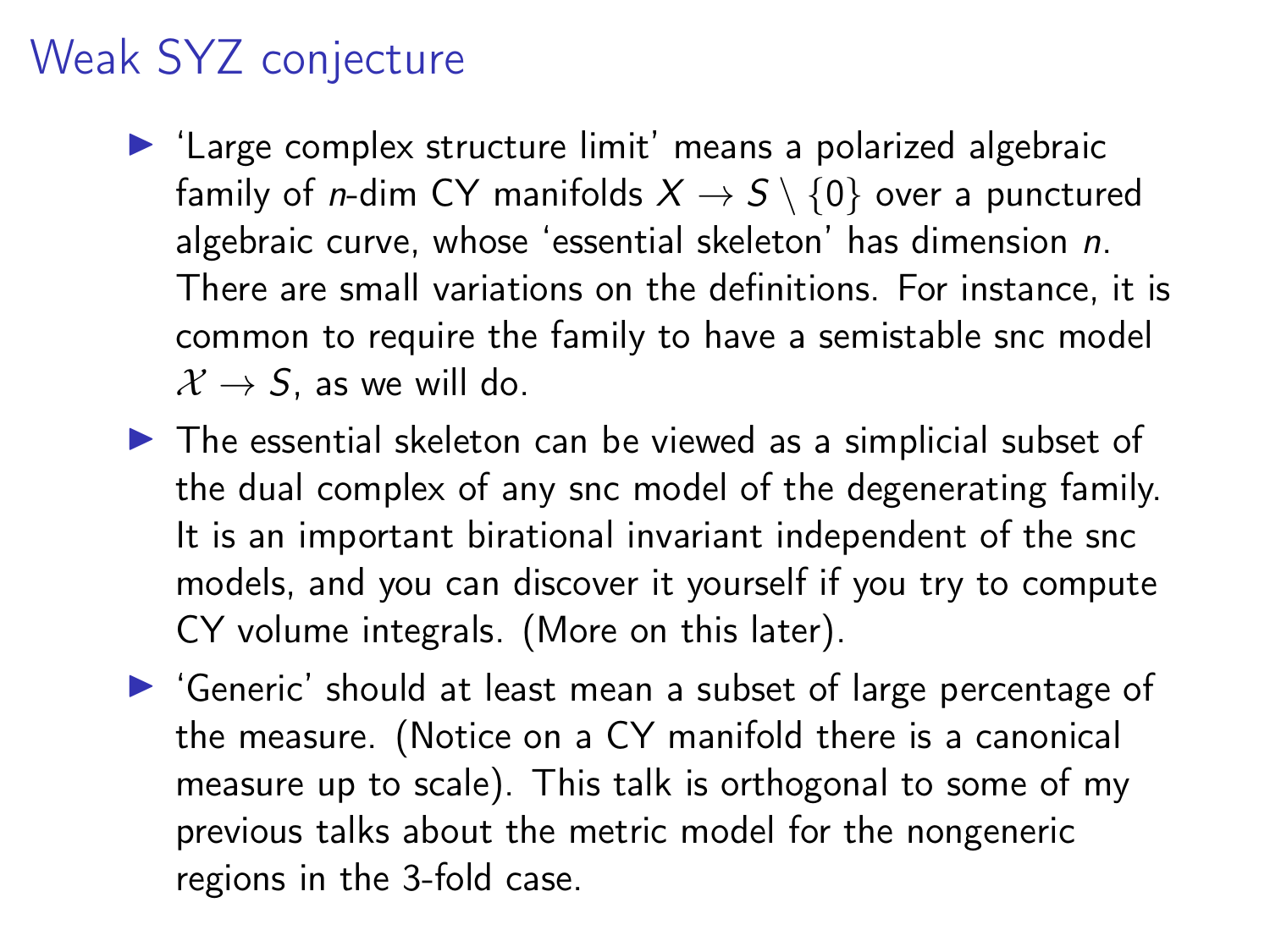Weak SYZ conjecture: precursors

 $\blacktriangleright$  HyperKähler case and Abelian variety fibrations (cf. Tosatti et al., Gross-Wilson). These are closely related to SYZ but not polarized.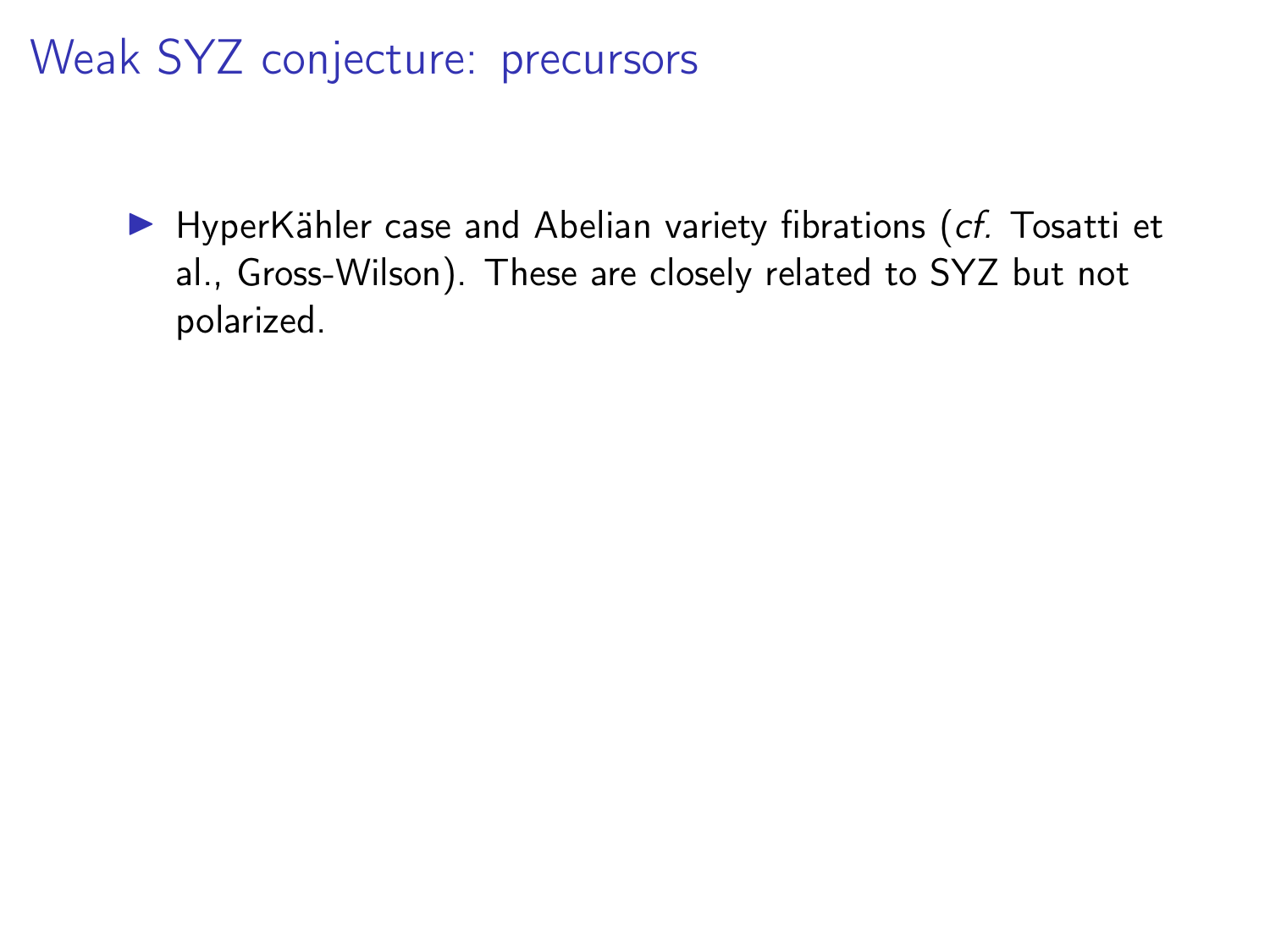#### Weak SYZ conjecture: precursors

- $\blacktriangleright$  HyperKähler case and Abelian variety fibrations (*cf.* Tosatti et al., Gross-Wilson). These are closely related to SYZ but not polarized.
- $\triangleright$  Nonarchimedean pluripotential theory developed by Boucksom et al. This has strong analogy with Kähler geometry, eg. there is a notion for psh functions, MA measure, and an analogue of the CY theorem. The technical foundations are however very different: this NA story is built on birational geometry, intersection theory, vanishing theorems etc, rather than analysis of differential operators. For instance, the NA MA equation is a priori not even a PDE, although conjecturally it should be equivalent to a real MA equation.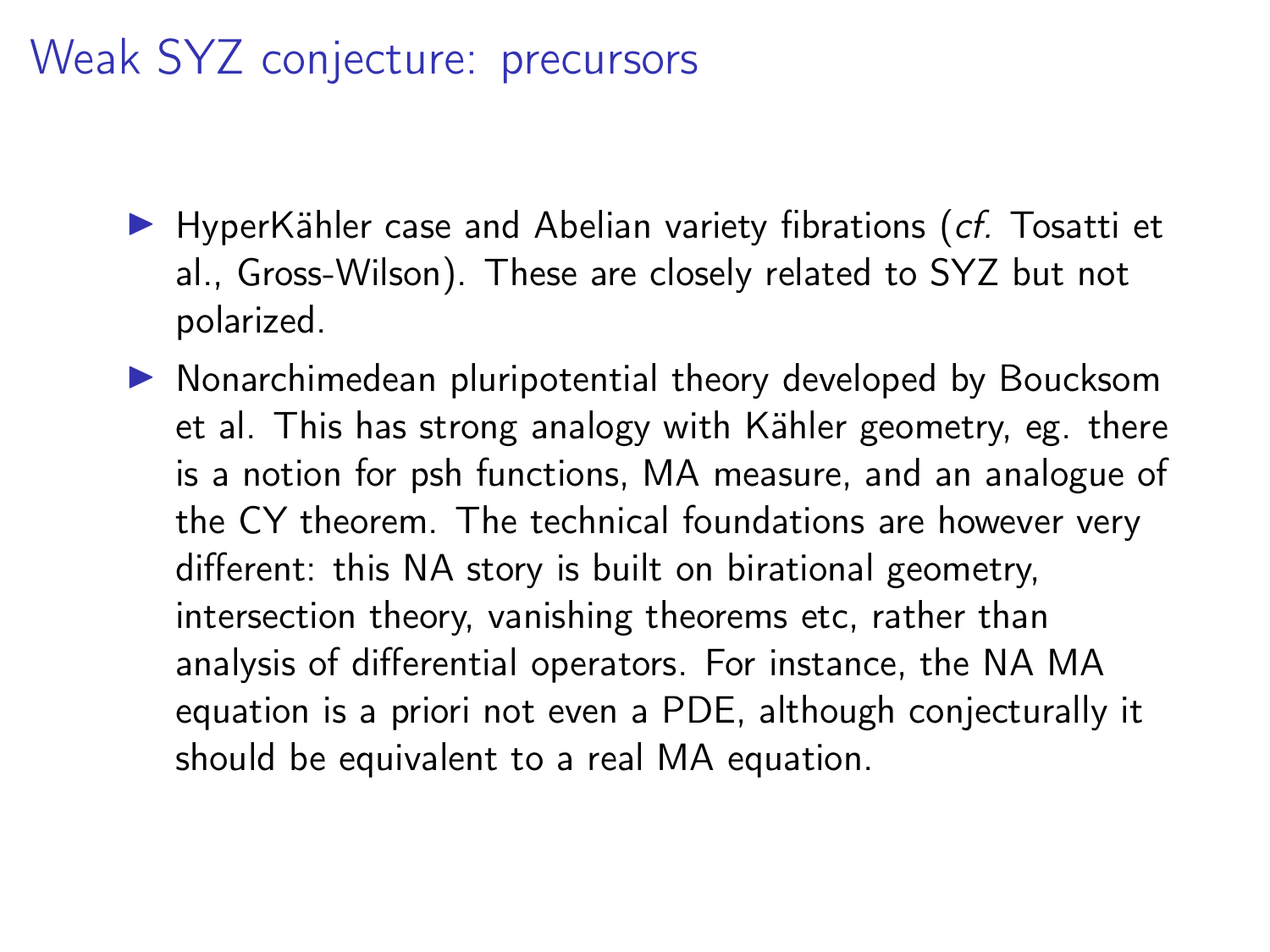My previous work on the Fermat family:

$$
X_s = \{Z_0 Z_1 \dots Z_{n+1} + e^{-s} \sum_{0}^{n+1} Z_i^{n+2} = 0\}, s \gg 1.
$$

The result was that weak SYZ conjecture holds in this special case, for some subsequence of large enough s. The essential tool is complex pluripotential theory. No NA geometry was used in that work, and instead there was some combinatorial argument exploiting the discrete symmetry.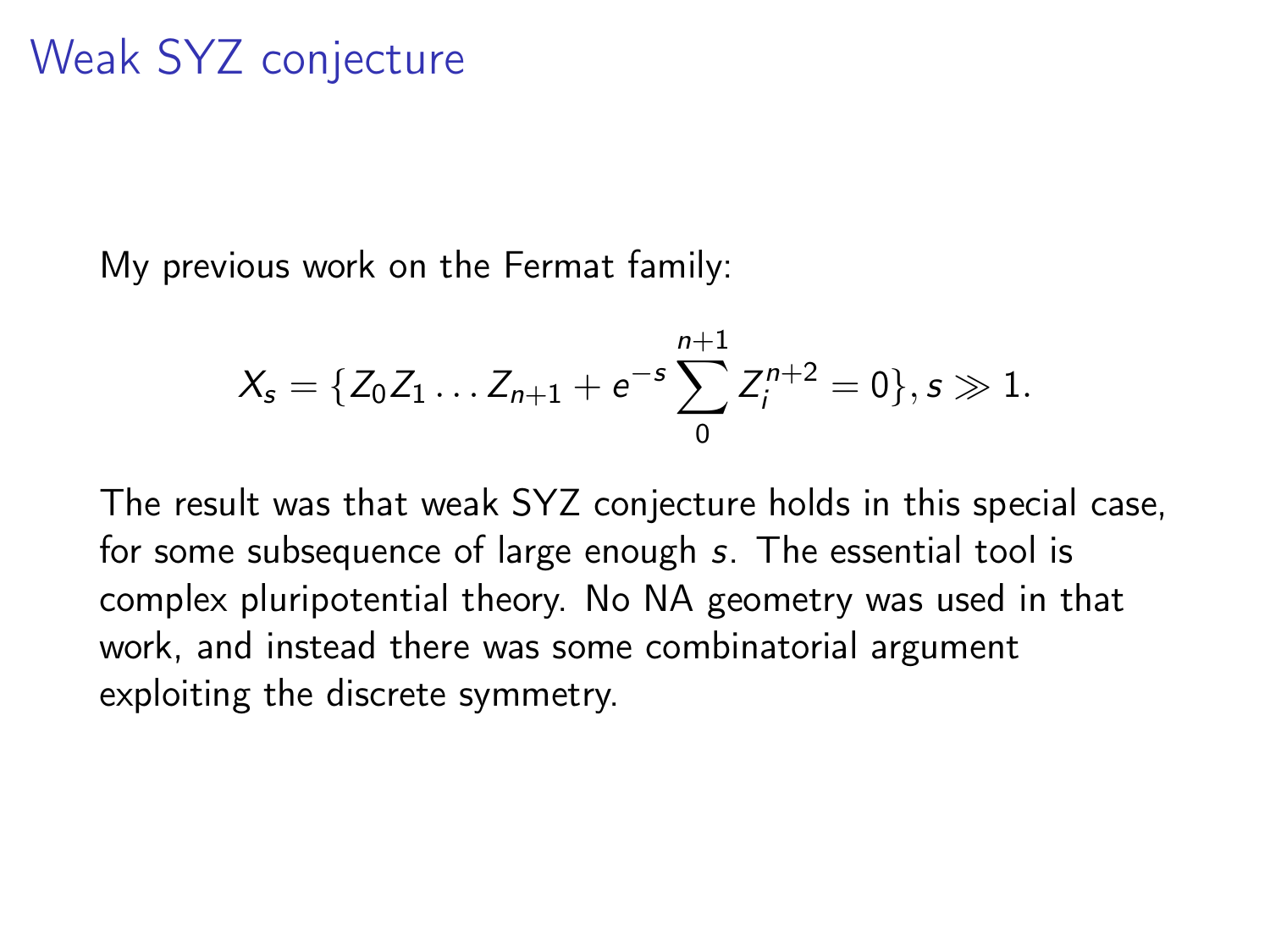Weak SYZ conjecture: main theorem

More recently I showed

#### Theorem

Given a polarised algebraic degeneration of Calabi-Yau manifolds, near the large complex structure limit, then assuming some conjecture in NA geometry, the weak SYZ conjecture will follow. Good features:

- $\blacktriangleright$  General
- $\blacktriangleright$  No need for subsequence
- $\triangleright$  Uniqueness of metric limit in some sense
- $\blacktriangleright$  Clean approach, no messy combinatorics
- $\triangleright$  The NA conjecture is purely algebraic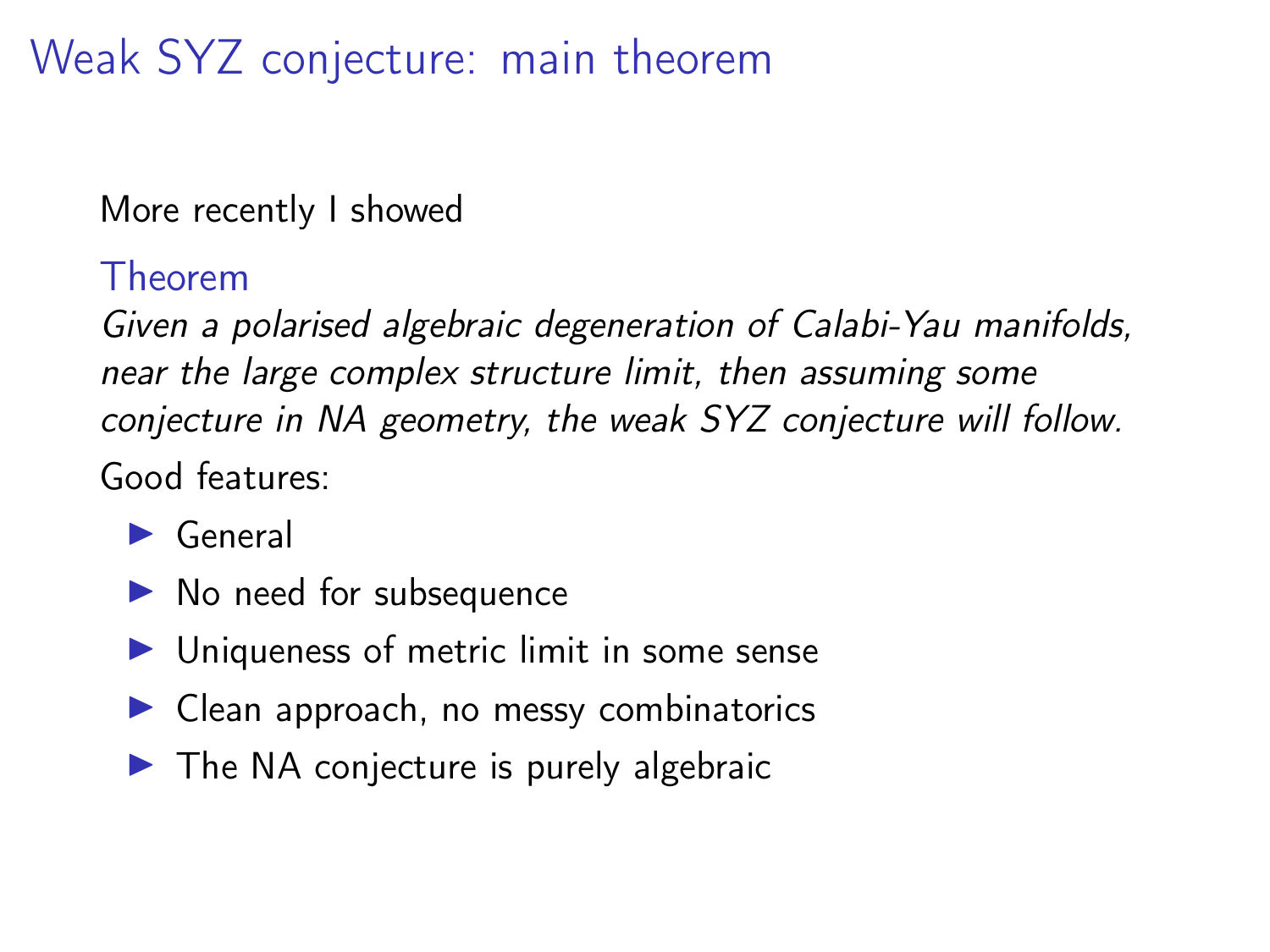#### **Discussions**

Unsatisfactory feature:

- $\triangleright$  No known way to verify the NA conjecture, even for K3 surfaces or the Fermat family (hopefully will change soon!)
- $\triangleright$  The region with SYZ fibration in my construction is not connected (roughly because I did not assume anything about codimension 1 faces of the essential skeleton). (In contrast, in my previous work on the Fermat case, we do know this connectedness).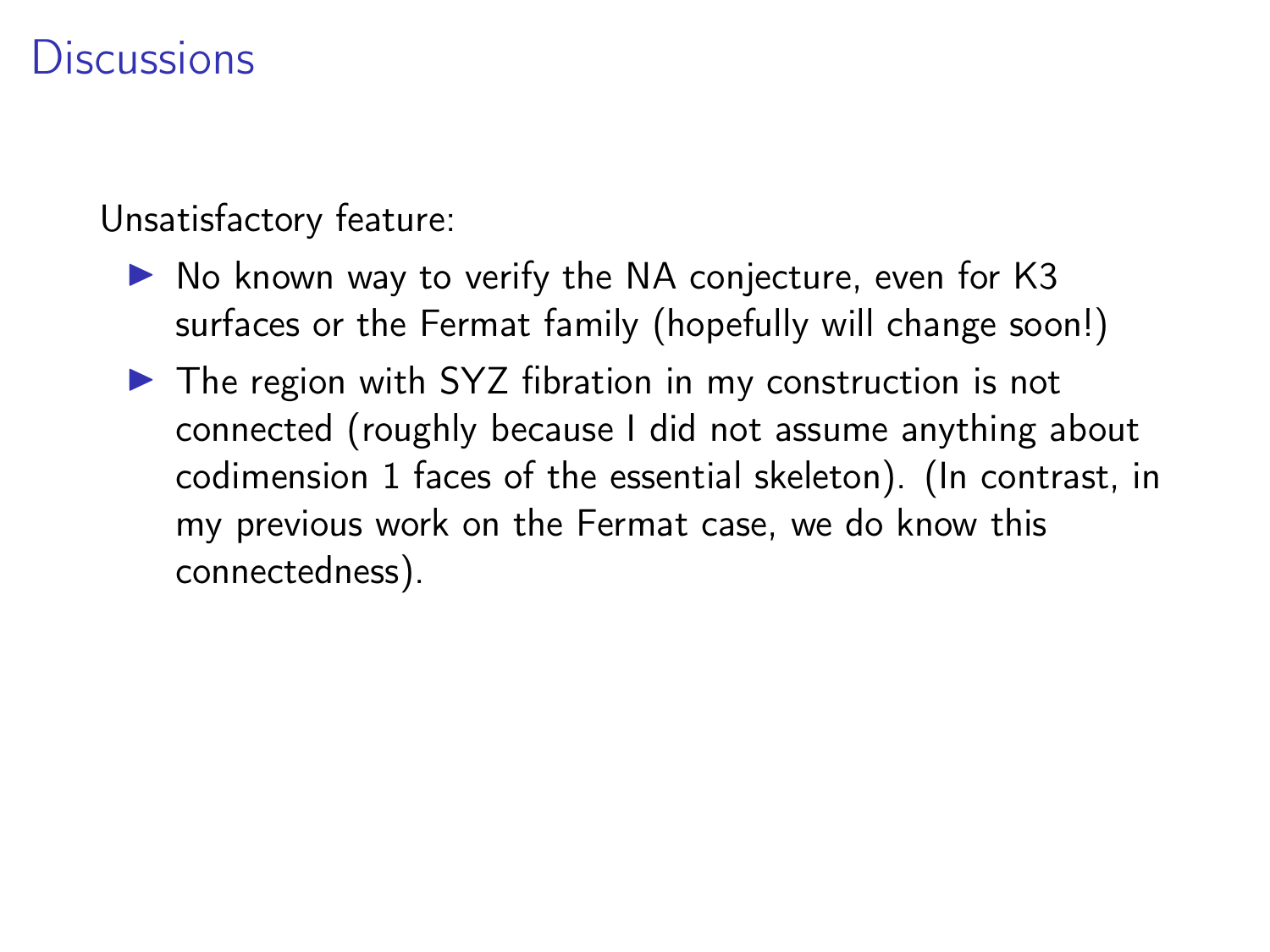#### **Discussions**

Unsatisfactory feature:

- $\triangleright$  No known way to verify the NA conjecture, even for K3 surfaces or the Fermat family (hopefully will change soon!)
- $\triangleright$  The region with SYZ fibration in my construction is not connected (roughly because I did not assume anything about codimension 1 faces of the essential skeleton). (In contrast, in my previous work on the Fermat case, we do know this connectedness).

The plan for today is to first push as far as possible without really talking about NA geometry, so that you appreciate what we need for the purpose of SYZ, and then mention some basic features of NA so that it feels less arcane.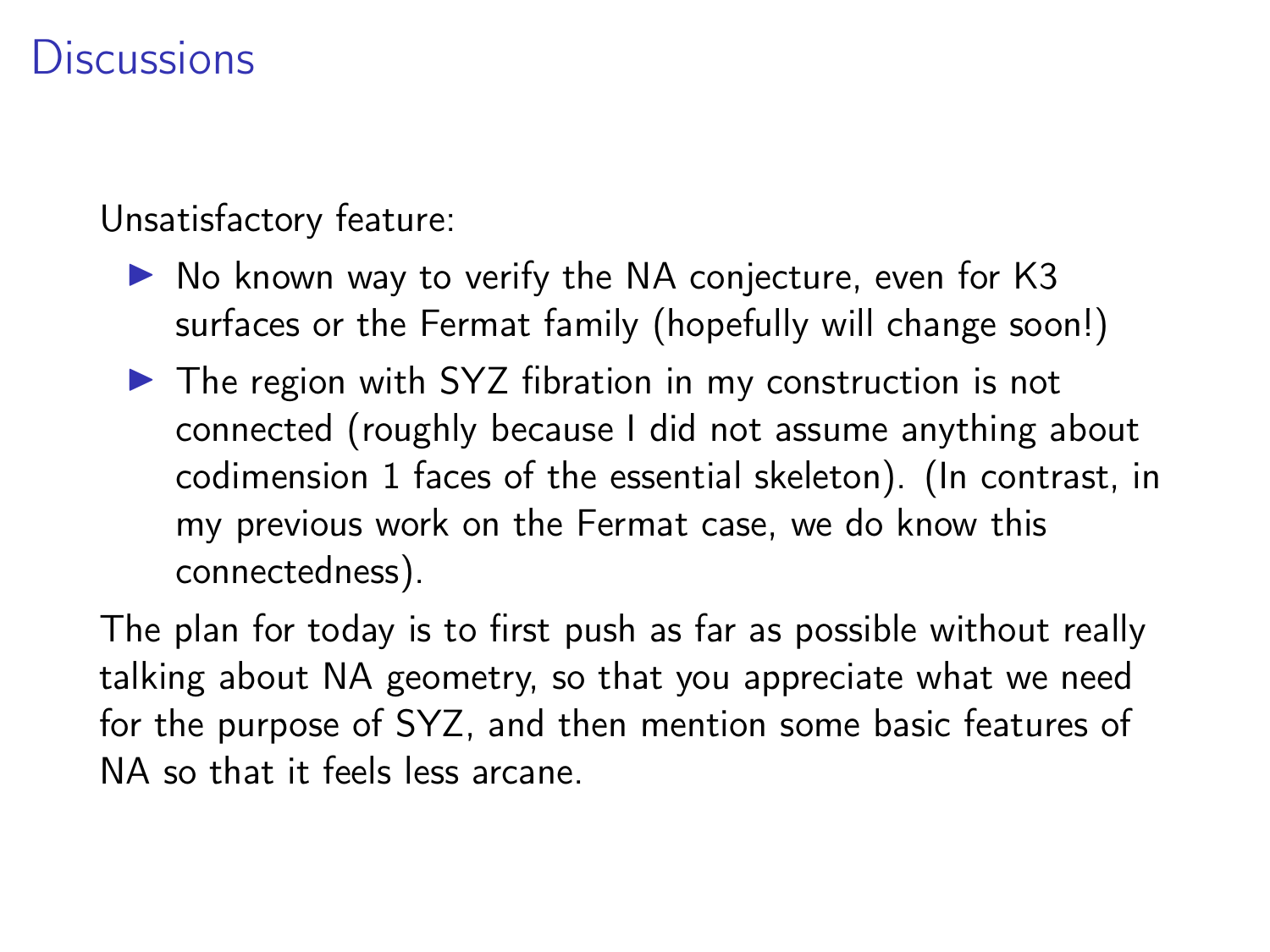For the benefit of those who already know some NA geometry, the conjecture I am assuming is the following: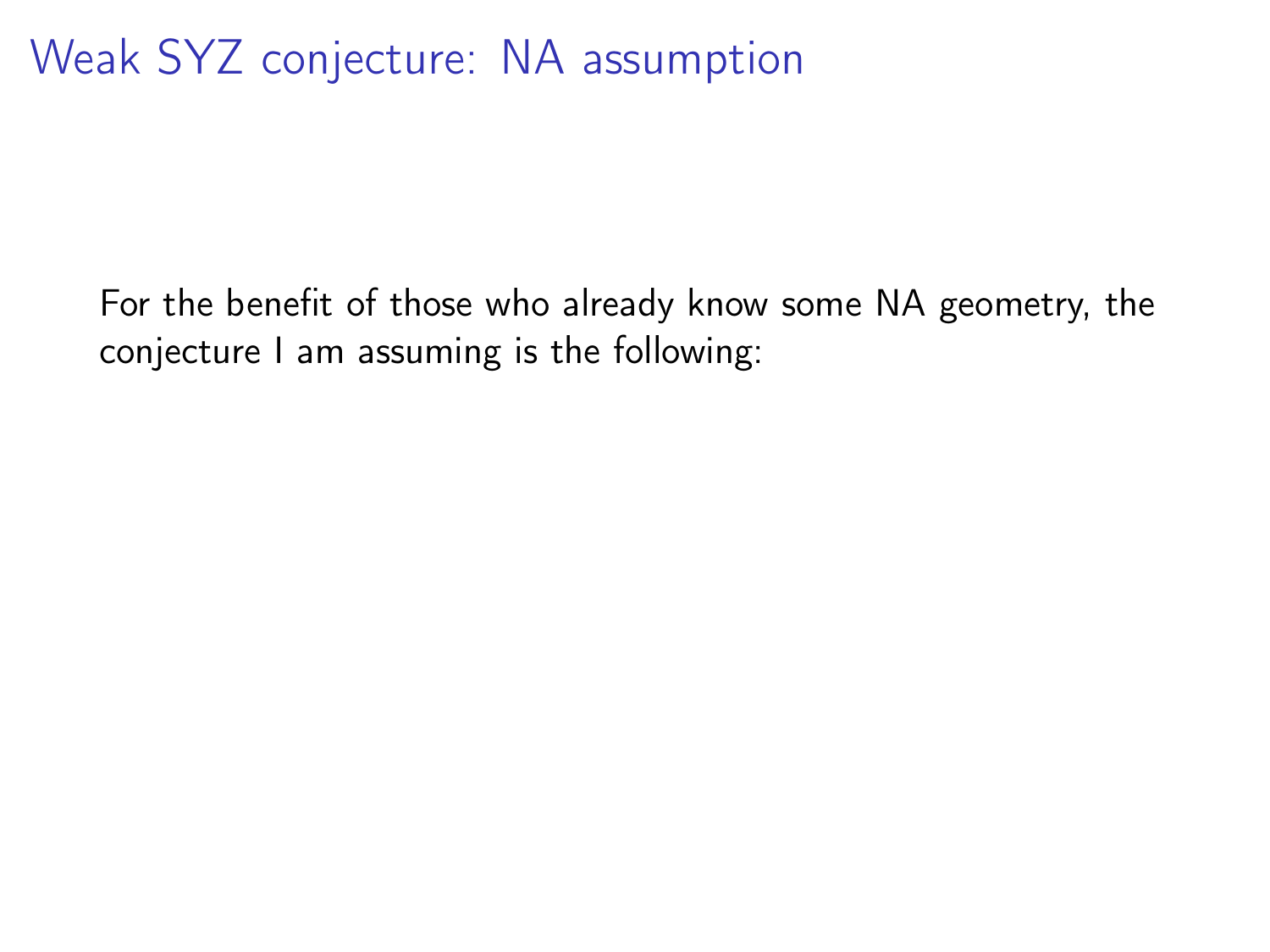For the benefit of those who already know some NA geometry, the conjecture I am assuming is the following:

Consider the Boucksom-Favre-Jonsson solution to the NA Calabi conjecture, represented by a potential function  $\phi$  on the Berkovich space  $X^{an}$ . There exists a large enough semistable snc model  $\mathcal{X},$ (whose dual complex  $\Delta_X$  necessarily contains the essential skeleton  $Sk(X)$ , such that over the *n*-dimensional open faces of  $Sk(X)$ , the solution  $\phi$  factorizes through the retraction map  $X^{an}\to \Delta_\mathcal{X}.$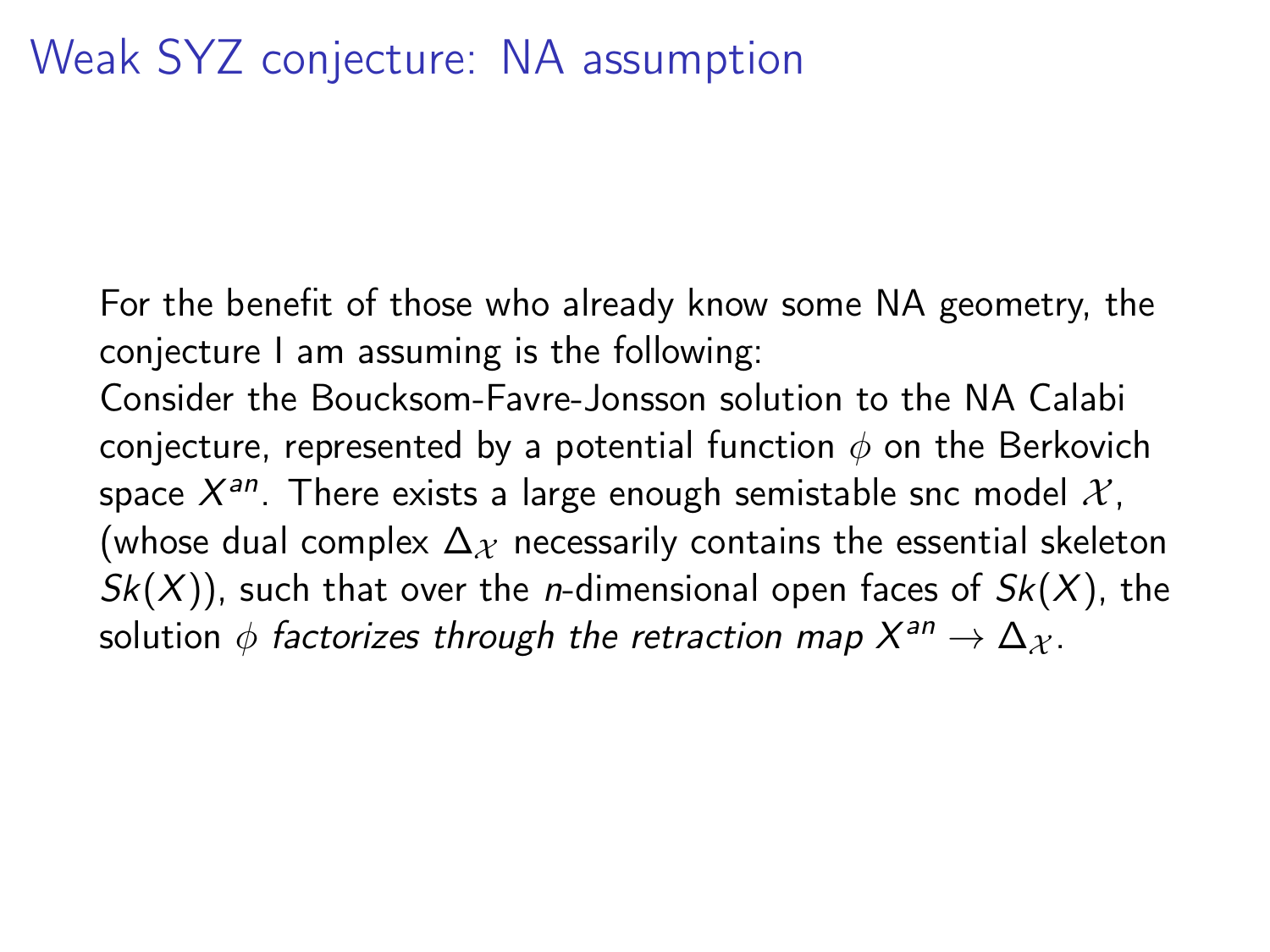#### Weak SYZ conjecture: NA assumption

- $\triangleright$  Morally, this is saying the information of the NA CY solution is no more than the value on the essential skeleton. (The assumption above is technically weaker).
- $\triangleright$  Christian Vilsmeier has a recent result which says the above assumption implies a real MA equation on  $\phi$  on the open *n*-dimensional faces of  $Sk(X)$ .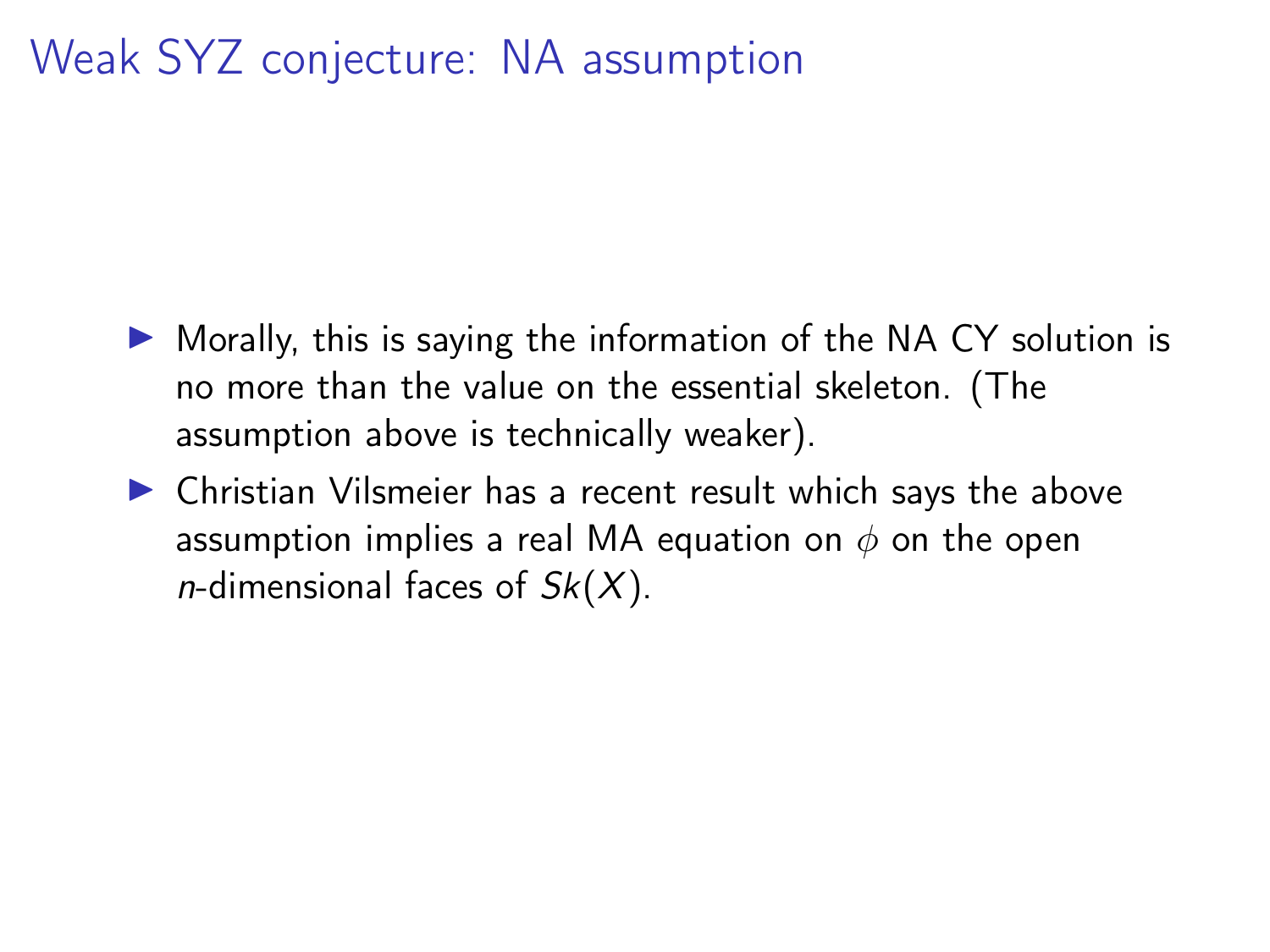Basic feature of the complex geometry: near the large complex structure limit, the generic region (in the measure theoretic sense) is locally modelled on  $(\mathbb{C}^*)^n$ .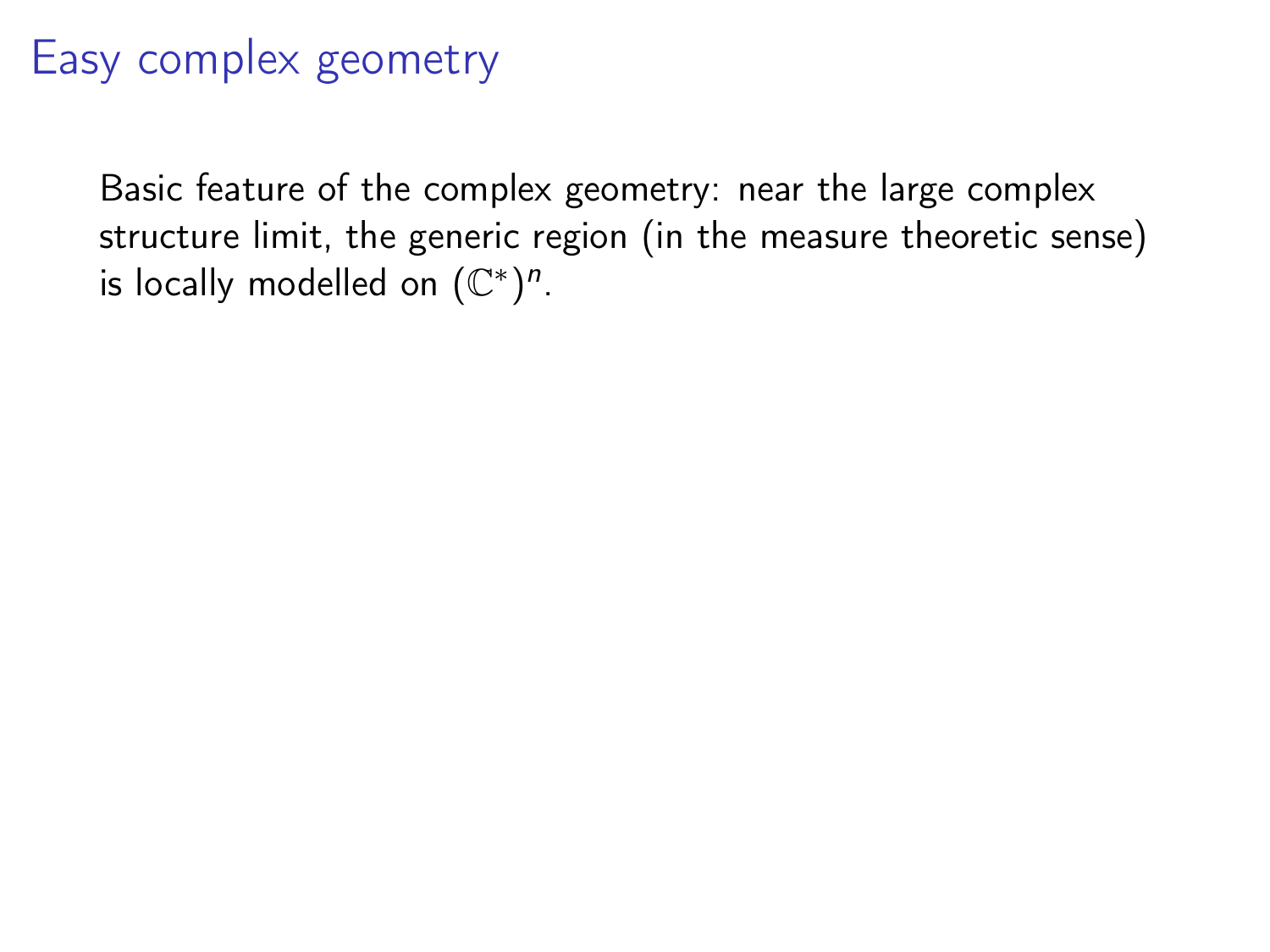Basic feature of the complex geometry: near the large complex structure limit, the generic region (in the measure theoretic sense) is locally modelled on  $(\mathbb{C}^*)^n$ .

Let's compute the CY volume form. Given a semistable snc model  $X \rightarrow S$ , with a holomorphic volume form  $\Omega$ , which can only vanish somewhere on the central fibre. The holomorphic volume form on the CY manifolds  $X_t$  is

$$
\Omega_t=\Omega/dt.
$$

The semistable snc condition means  $X \rightarrow S$  locally looks like

$$
t=z_0\ldots z_k,\quad k\leq n.
$$

The  $z_i$  are the local defining functions of the components of the central fibre, which are divisors on the total space  $\mathcal{X}$ .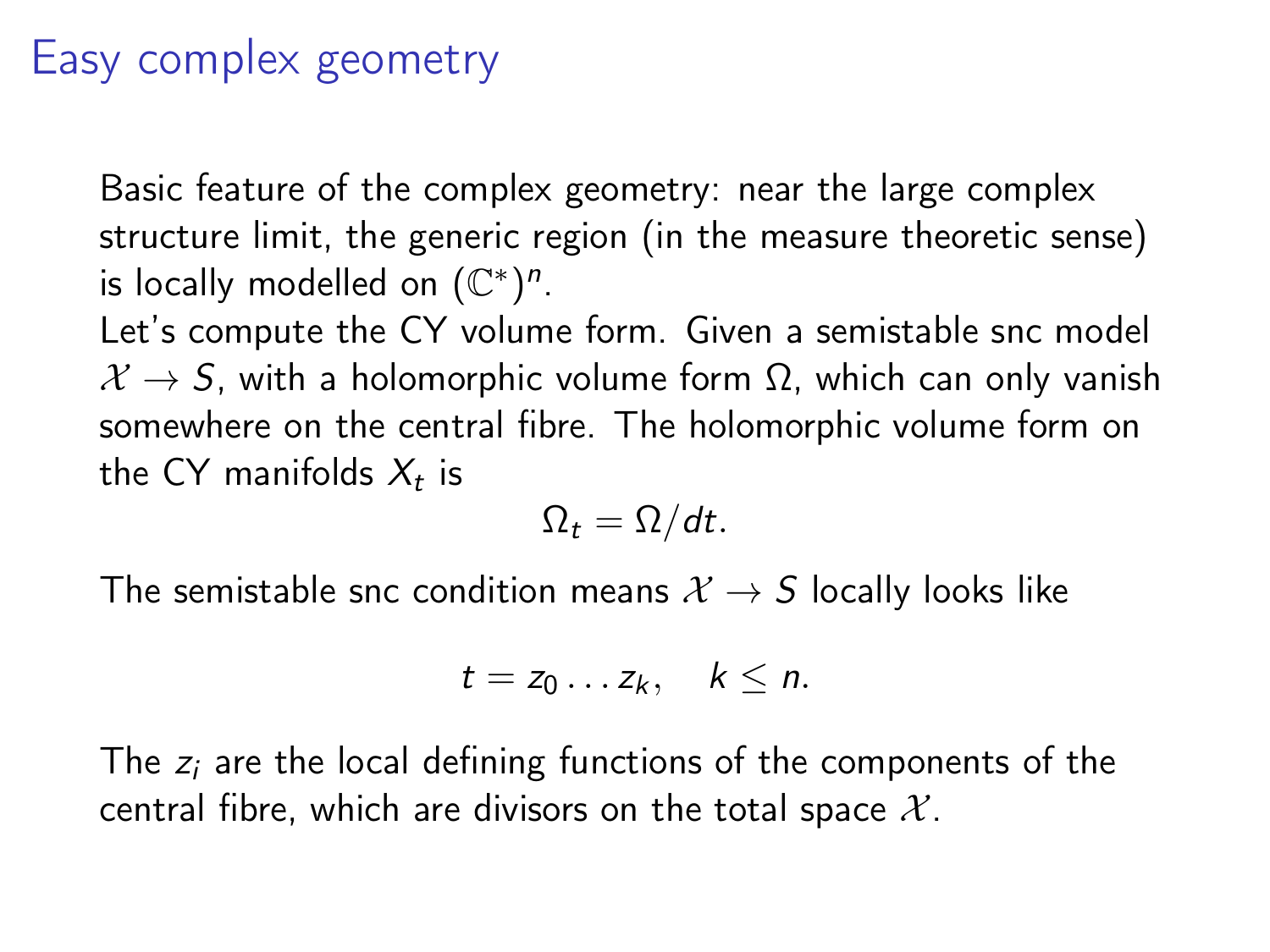Now using

$$
\Omega \sim z_0^{a_0} \ldots z_k^{a_k} dz_0 \wedge dz_1 \wedge \ldots dz_n, \quad a_i \geq 0.
$$

we see

$$
\Omega_t \sim z_0^{a_0} \dots z_k^{a_k} d \log z_1 \wedge \dots d \log z_k \wedge dz_{k+1} \dots dz_n.
$$

You can compute the volume integral  $\int_{X_t}\Omega_t\wedge\overline{\Omega}_t$  in polar coordinates in these charts. You easily see that the dominant contribution comes from the case  $a_0 = \ldots = 0$ , in which case the local volume is  $O(|\log |t||^k).$  The large complex structure limit says  $max k = n$ . This means the generic region is modelled on

$$
t=z_0\ldots z_n,
$$

with holomorphic volume form  $\sim \prod_1^{\bar n} d \log z_{\bar i}.$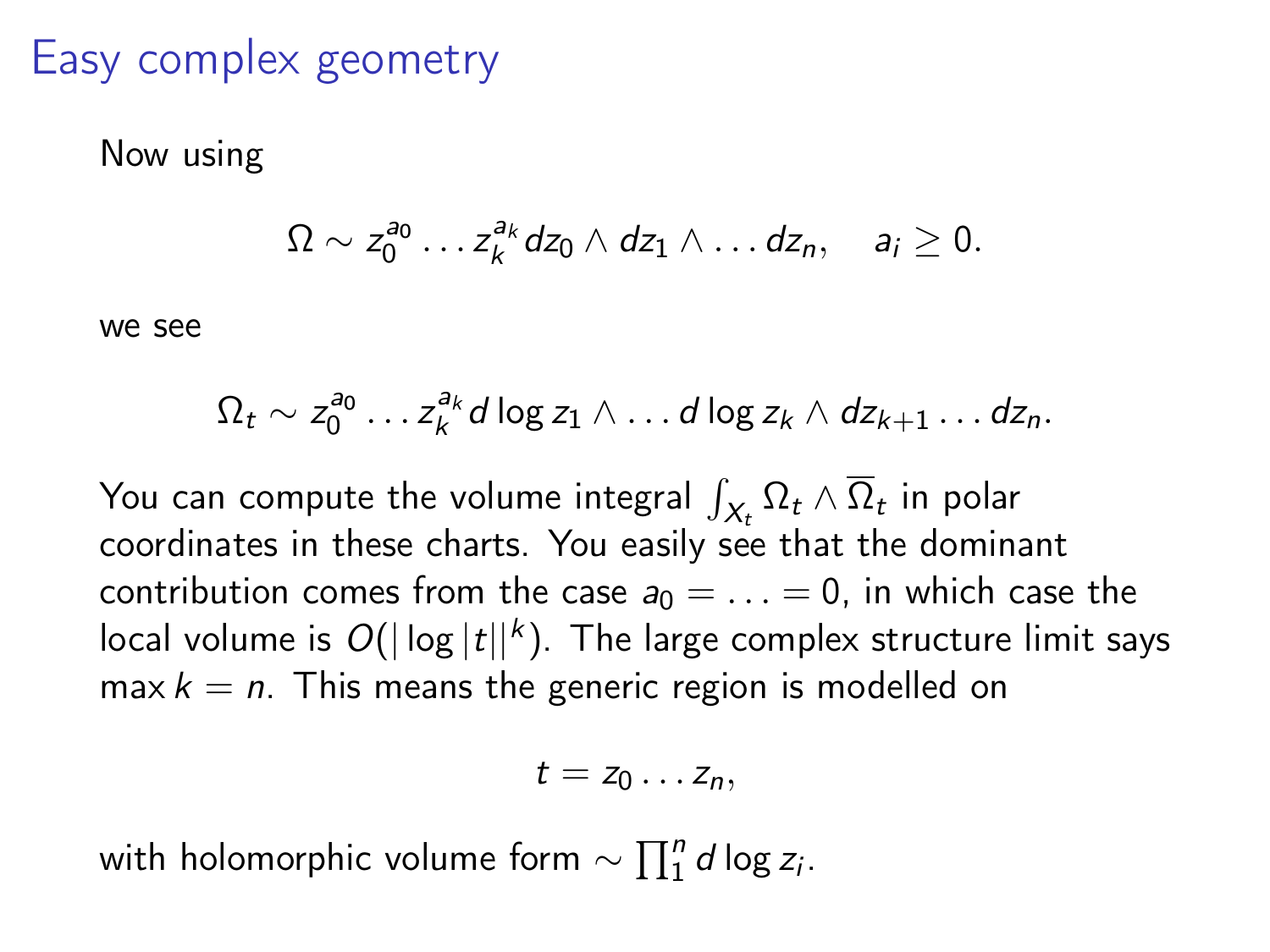$\triangleright$  Formally, the dual complex  $\Delta$ <sub>X</sub> associated to a snc model X is the simplicial complex whose vertices  $v_i$  correspond to the components  $E_i$  of the central fibre, and we attach a simplex with vertices  $v_i$  for  $i \in J$  if  $\cap_{i \in J} E_i \neq \emptyset$ .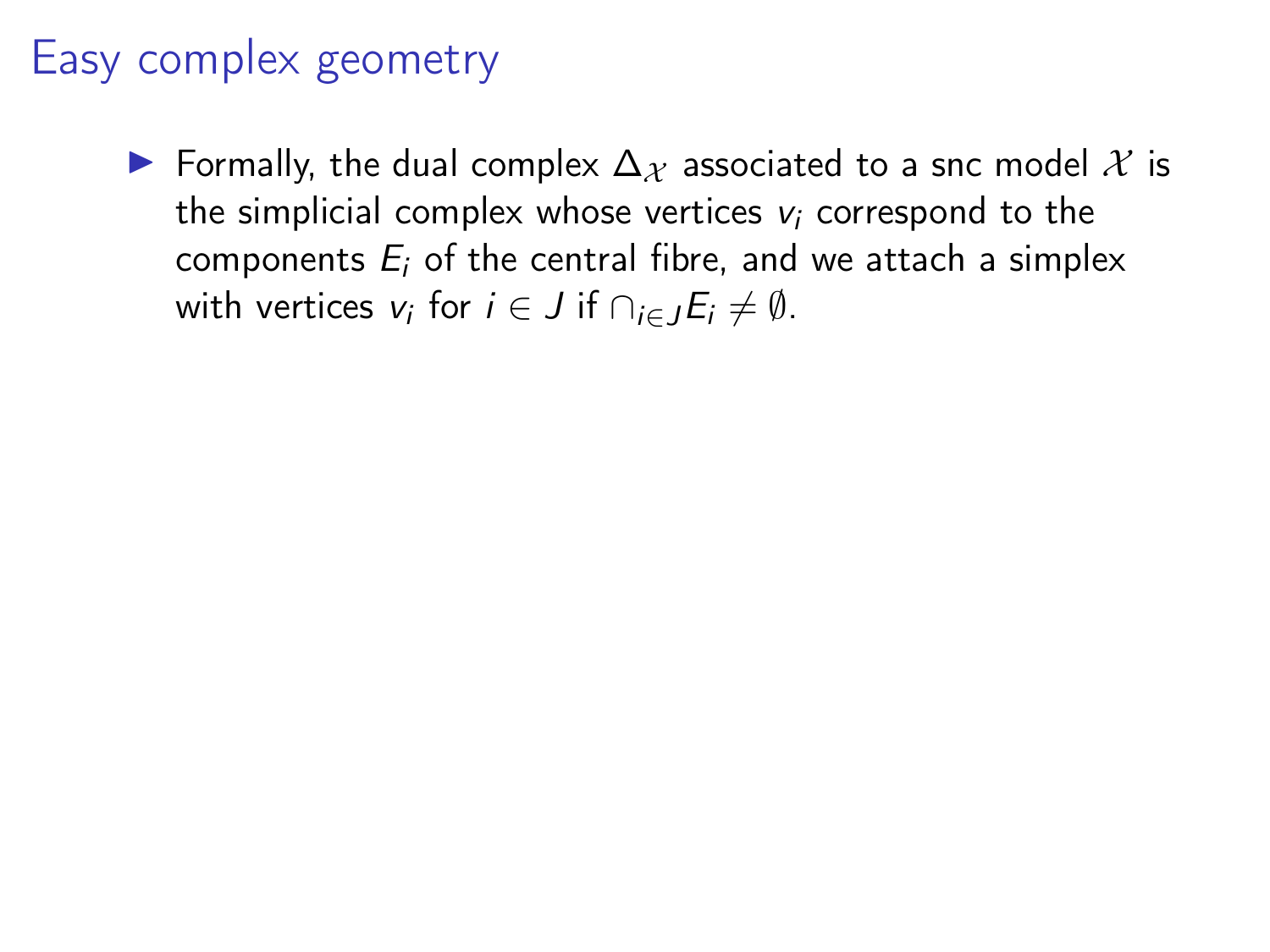- $\triangleright$  Formally, the dual complex  $\Delta_X$  associated to a snc model X is the simplicial complex whose vertices  $v_i$  correspond to the components  $E_i$  of the central fibre, and we attach a simplex with vertices  $v_i$  for  $i \in J$  if  $\cap_{i \in J} E_i \neq \emptyset$ .
- In The condition  $a_0 \ldots = 0 = \min a_i$  precisely singles out the essential skeleton from the dual complex of the snc model. The advantage is that the snc model is highly nonunique (you can always blow up further), but  $Sk(X)$  is a well defined birational invariant. This is not surprising because the CY volume measure does not care about the birational transform of the central fibre.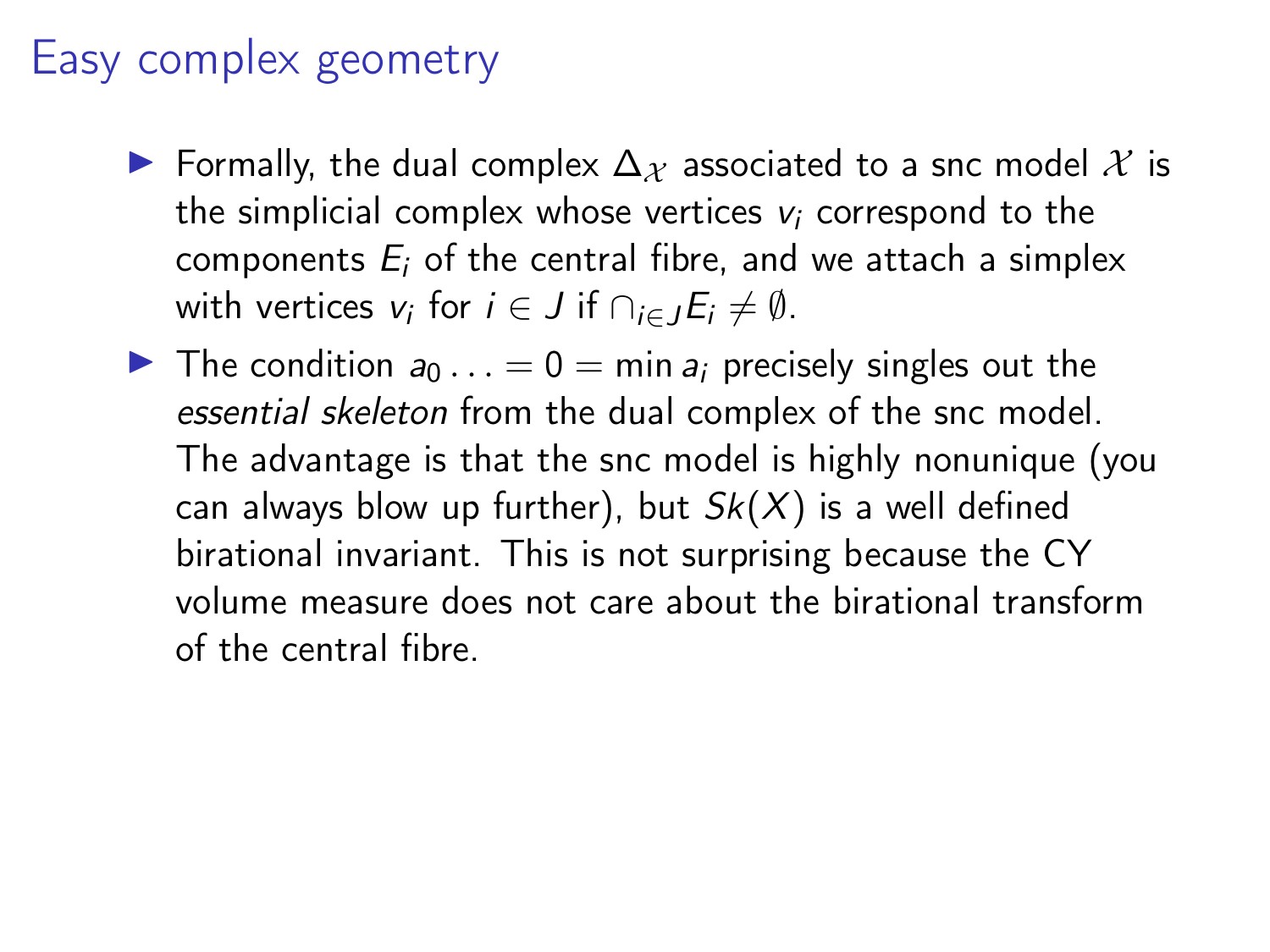- $\triangleright$  Formally, the dual complex  $\Delta_X$  associated to a snc model X is the simplicial complex whose vertices  $v_i$  correspond to the components  $E_i$  of the central fibre, and we attach a simplex with vertices  $v_i$  for  $i \in J$  if  $\cap_{i \in J} E_i \neq \emptyset$ .
- In The condition  $a_0 \ldots = 0 = \min a_i$  precisely singles out the essential skeleton from the dual complex of the snc model. The advantage is that the snc model is highly nonunique (you can always blow up further), but  $Sk(X)$  is a well defined birational invariant. This is not surprising because the CY volume measure does not care about the birational transform of the central fibre.
- $\blacktriangleright$  There is a 'hybrid topology' in which you can remove the central fibre  $\mathcal{X}_0$  from  $\mathcal X$  and replace it with  $\Delta_{\mathcal X}$ . Intuitively, the measure theoretic limit of the family is highly non-algebraic. (If you follow this idea further, you will discover NA geometry...)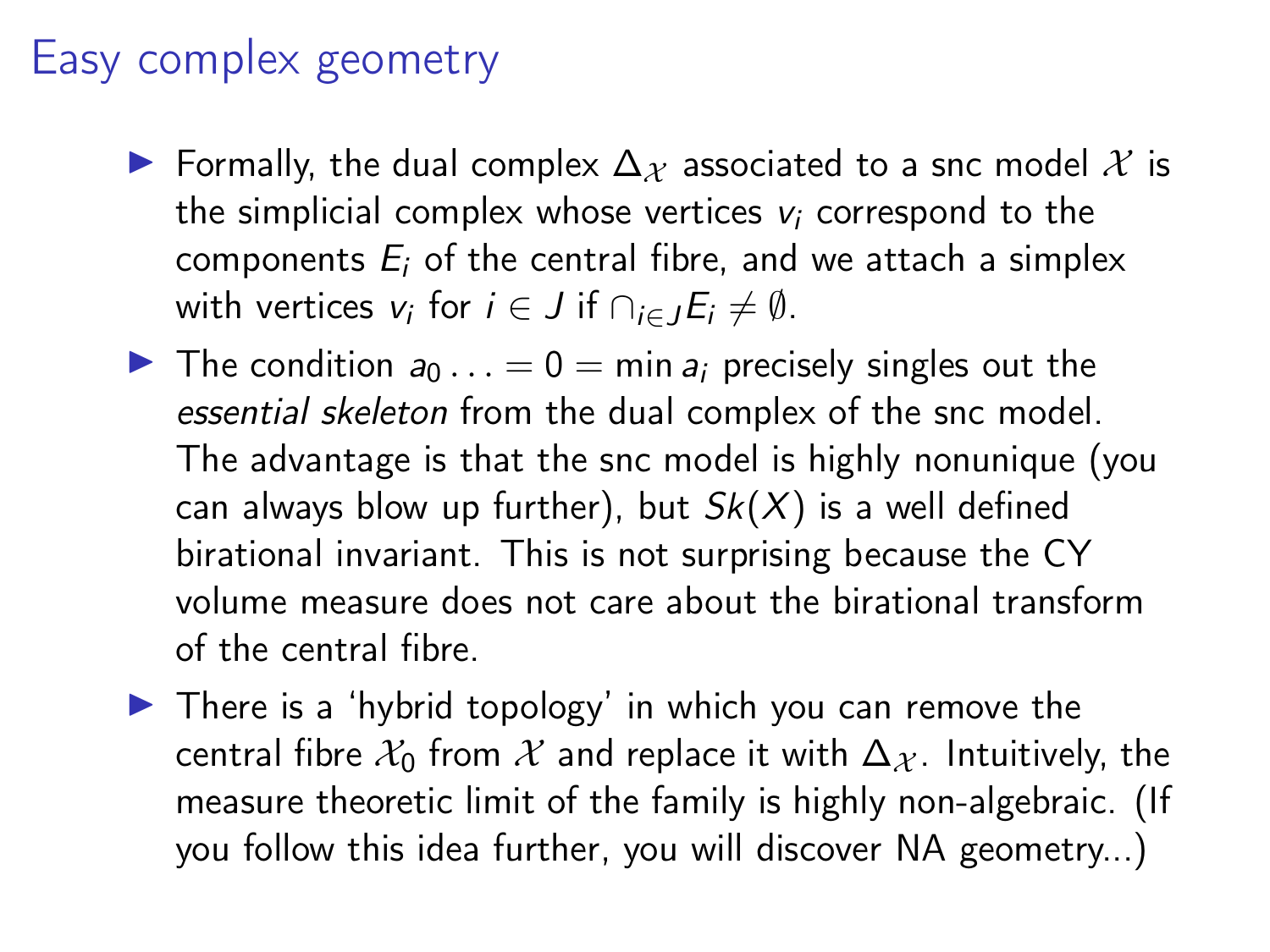#### Semiflat metric and SLag

 $\triangleright$  CY metrics have an important dimensional reduction. Take a function  $\phi$  on (a torus invariant subset of)  $(\mathbb{C}^*)^n$ , so  $\phi = u \circ \text{Log}$ . Then  $\phi$  is psh iff u is convex, and  $\phi$  satisfies complex MA iff u satisfies real MA.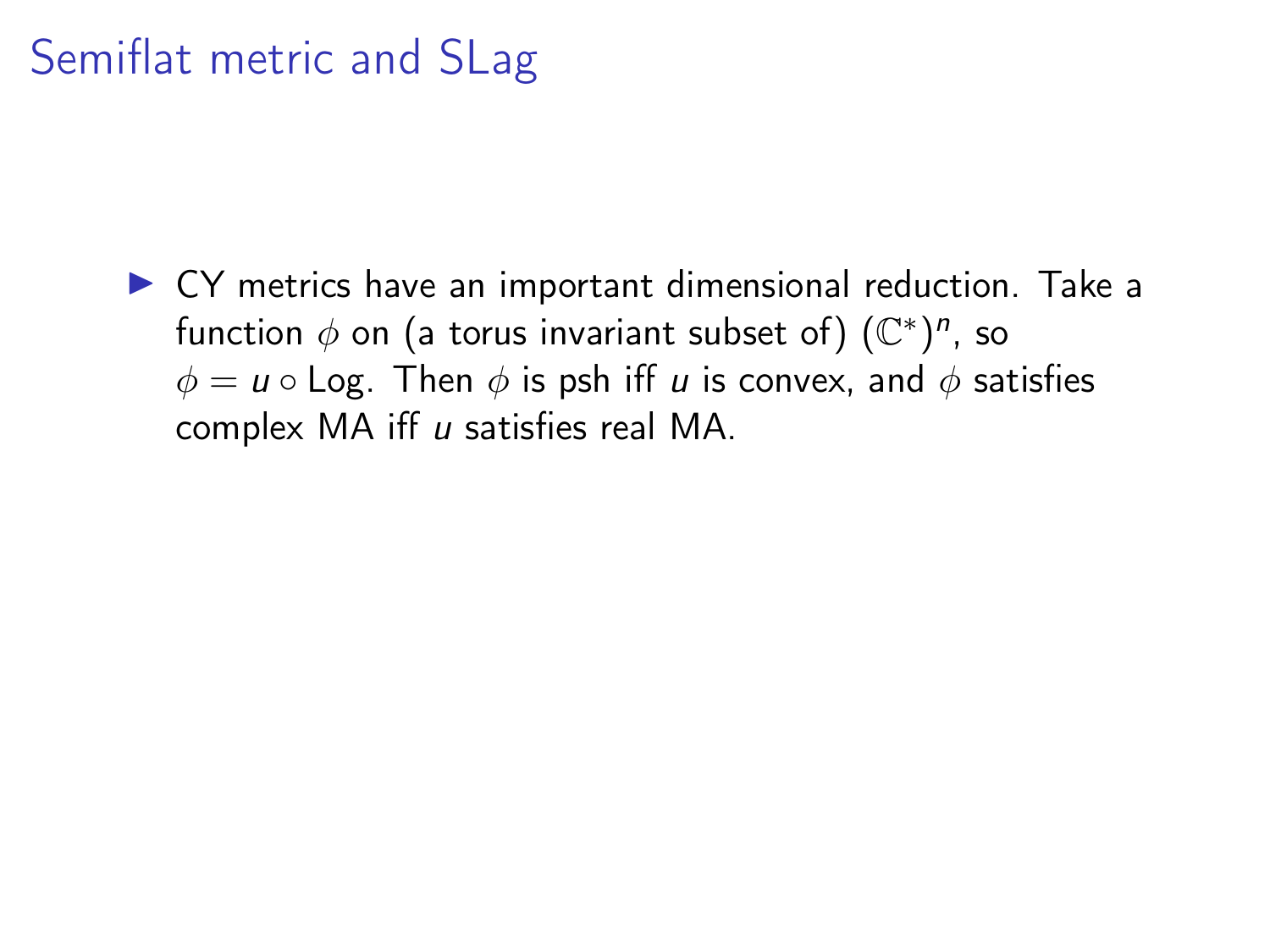#### Semiflat metric and SLag

 $\triangleright$  CY metrics have an important dimensional reduction. Take a function  $\phi$  on (a torus invariant subset of)  $(\mathbb{C}^*)^n$ , so  $\phi = u \circ \text{Log}$ . Then  $\phi$  is psh iff u is convex, and  $\phi$  satisfies complex MA iff u satisfies real MA.

Metrics from this dim reduction are called semiflat, because the restriction to torus fibres are flat. The metrics on fibres can vary.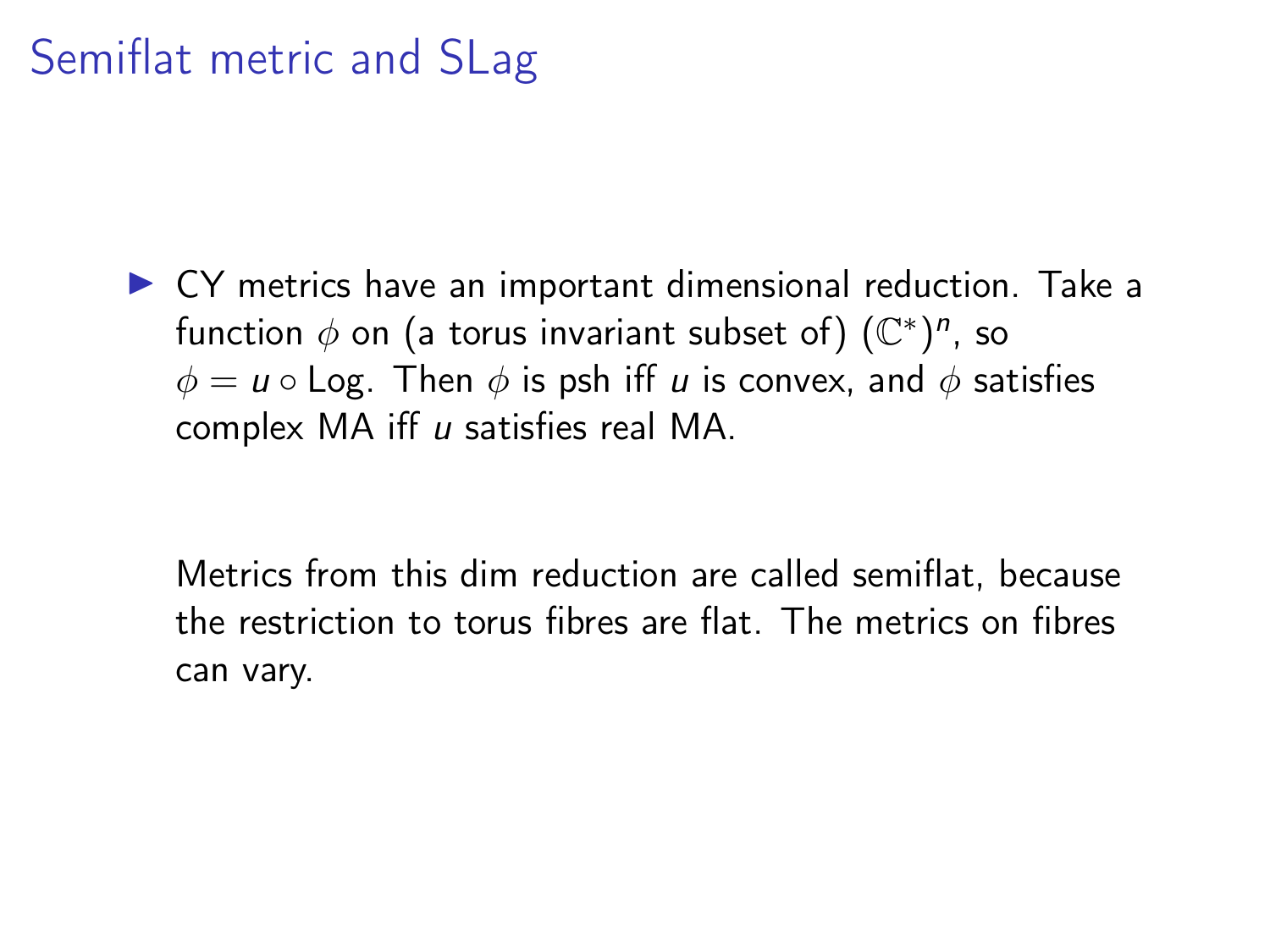#### Semiflat metric and SLag

Really we want to prove that on local charts in the generic region the metric is  $C^{\infty}$  approximately

$$
\omega_t \approx \frac{\sqrt{-1}}{|\log |t||^2} \sum \frac{\partial^2 u}{\partial x_i \partial x_j} d \log z^i \wedge d \overline{\log} z^j.
$$

Here  $x_i = \frac{\log |z_i|}{\log |t|}$  $\frac{\log |Z_i|}{\log |t|}$ . This scaling convention of the Kähler class is compatible with a finite diameter Gromov Hausdorff limit as  $t \to 0$ .

The SLag fibration in such regions is more or less for free; it is a small deformation of the log map. The construction uses no more than McLean deformation theory; then you check the independence of the chart.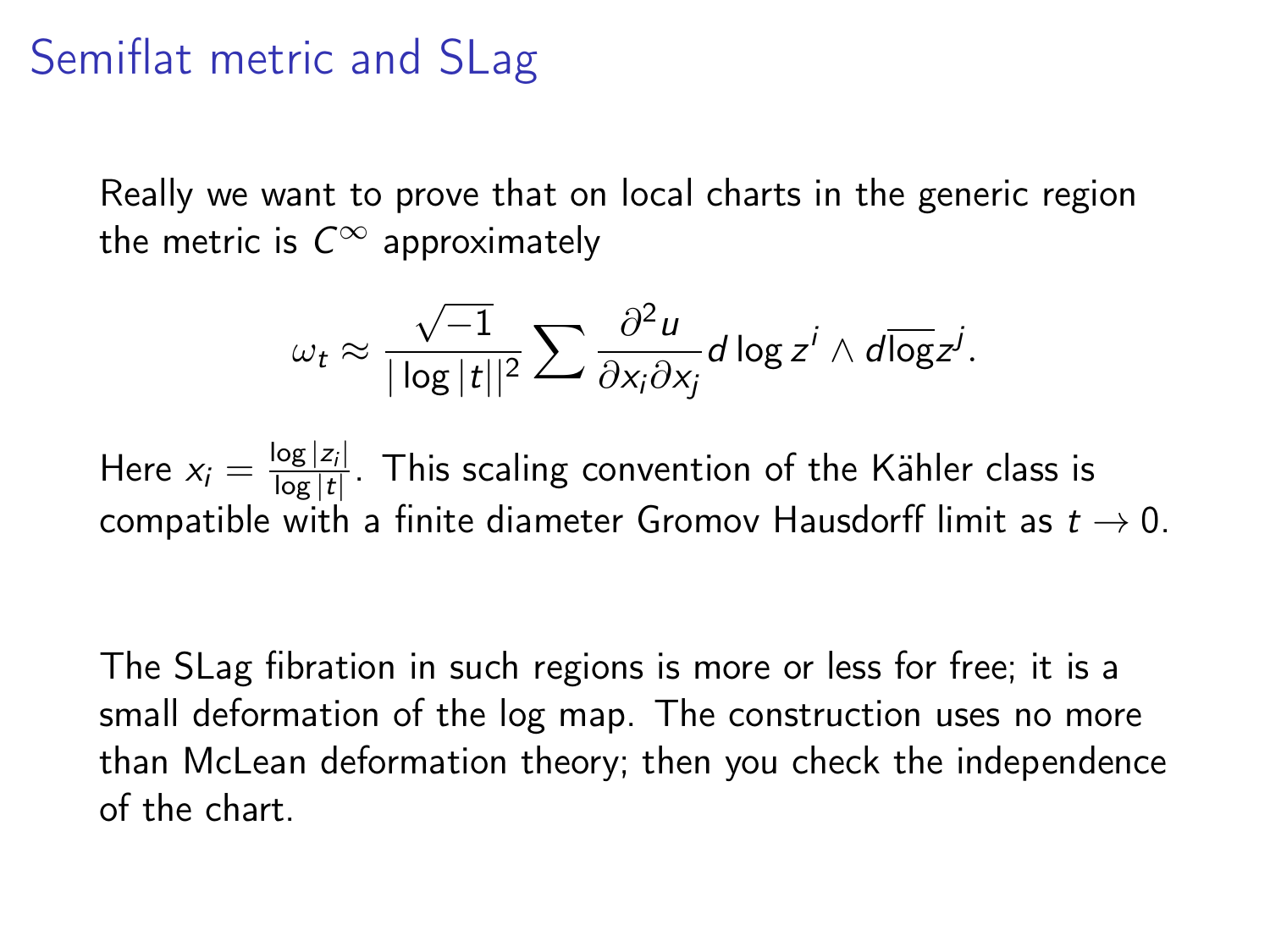#### Reduction to potential estimate

- ► We have argued that SLag fibration is a consequence of  $C^{\infty}$ metric asymptote. Now we claim it is enough to prove a  $C^0$ -estimate on the potential in the generic region.
- $\blacktriangleright$  This means we want the local potential  $\phi_t$  to satisfy

$$
|\phi_t - u| \to 0, \quad t \to 0,
$$

where  $u$  solves the real MA equation  $\det(D^2 u) = {\rm const.}$ 

 $\triangleright$  Solutions of real MA have automatically very good regularity, so u is  $C^{\infty}$  if we discard some subset with Hausdorff  $(n - 1)$ -measure zero.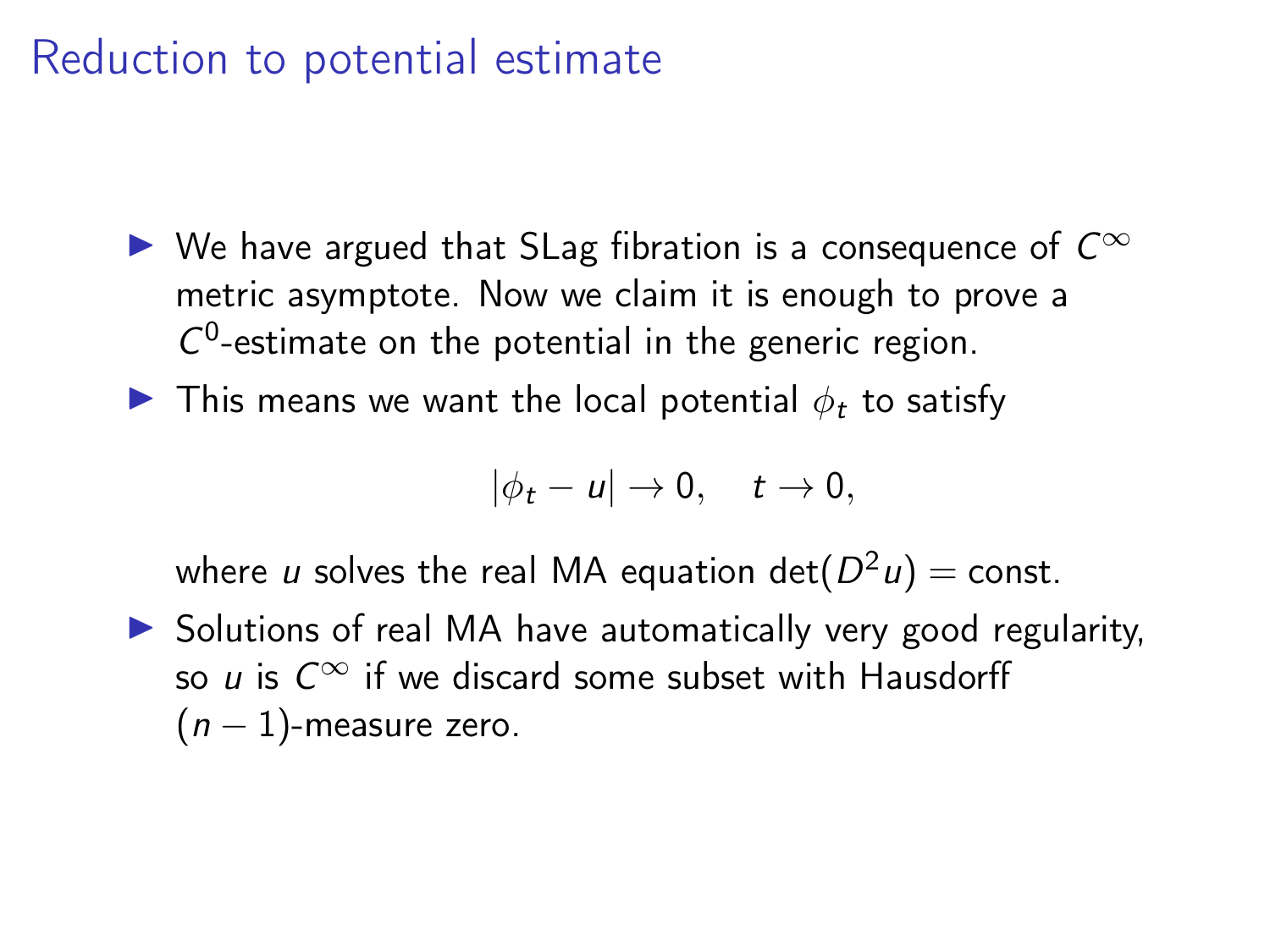This reduction uses a highly nontrivial result of Savin: Savin's small perturbation theorem roughly says that for a large class of fully nonlinear 2nd order elliptic equation, including complex MA, if u is a smooth solution in  $B_2$ , and v is another (viscosity) solution with  $||u - v||_{C^0} \ll 1$ , then v has  $C^{\infty}$  bounds and  $u - v$  is  $C^{\infty}$ -small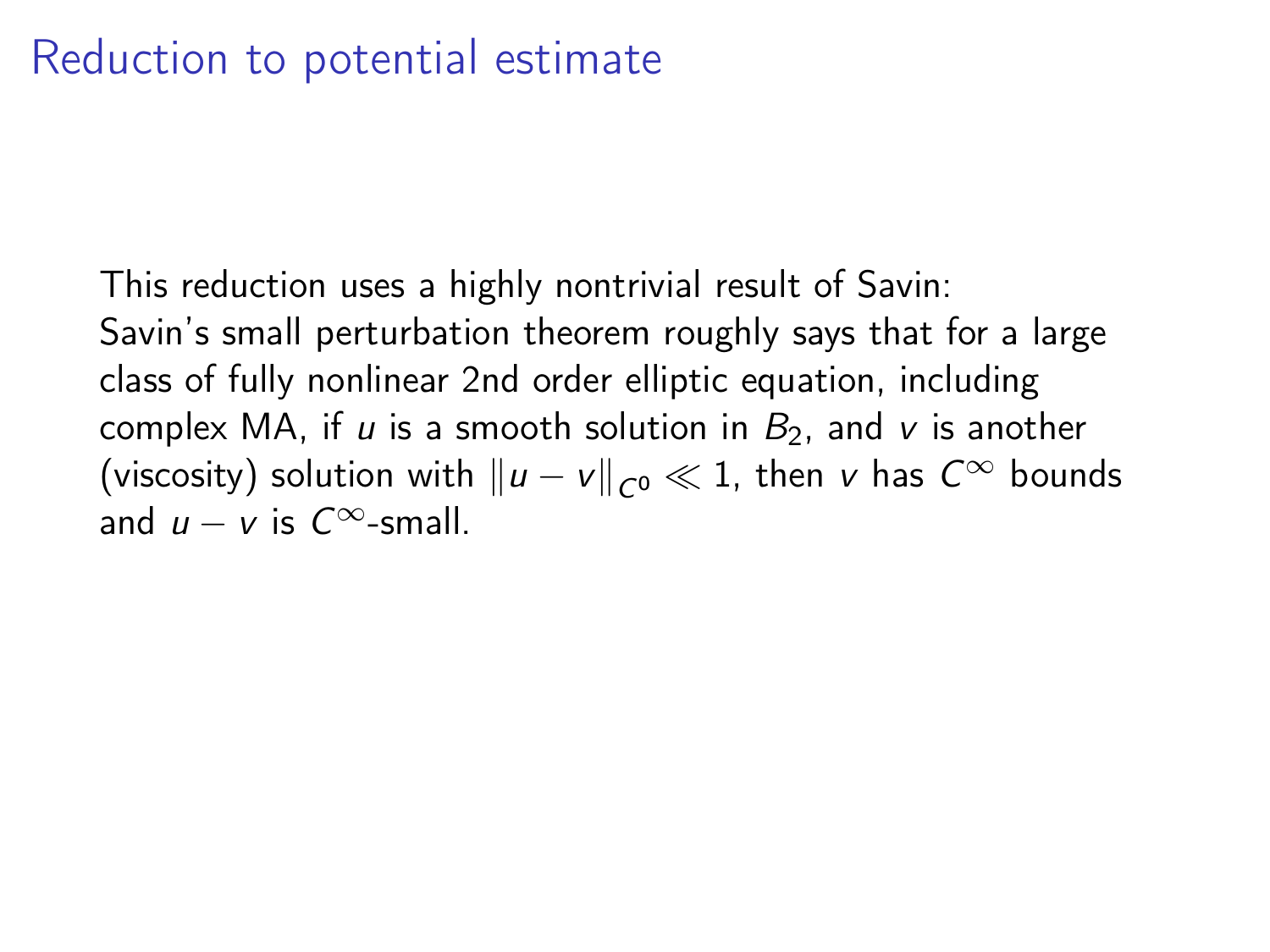This reduction uses a highly nontrivial result of Savin:

Savin's small perturbation theorem roughly says that for a large class of fully nonlinear 2nd order elliptic equation, including complex MA, if u is a smooth solution in  $B_2$ , and v is another (viscosity) solution with  $||u - v||_{C^0} \ll 1$ , then v has  $C^{\infty}$  bounds and  $u - v$  is  $C^{\infty}$ -small.

We apply Savin to the local universal cover of the annuli in  $(\mathbb{C}^*)^n$ . The effect is that the high regularity of  $u$  is transferred to the CY local potential  $\phi_t$  for small t.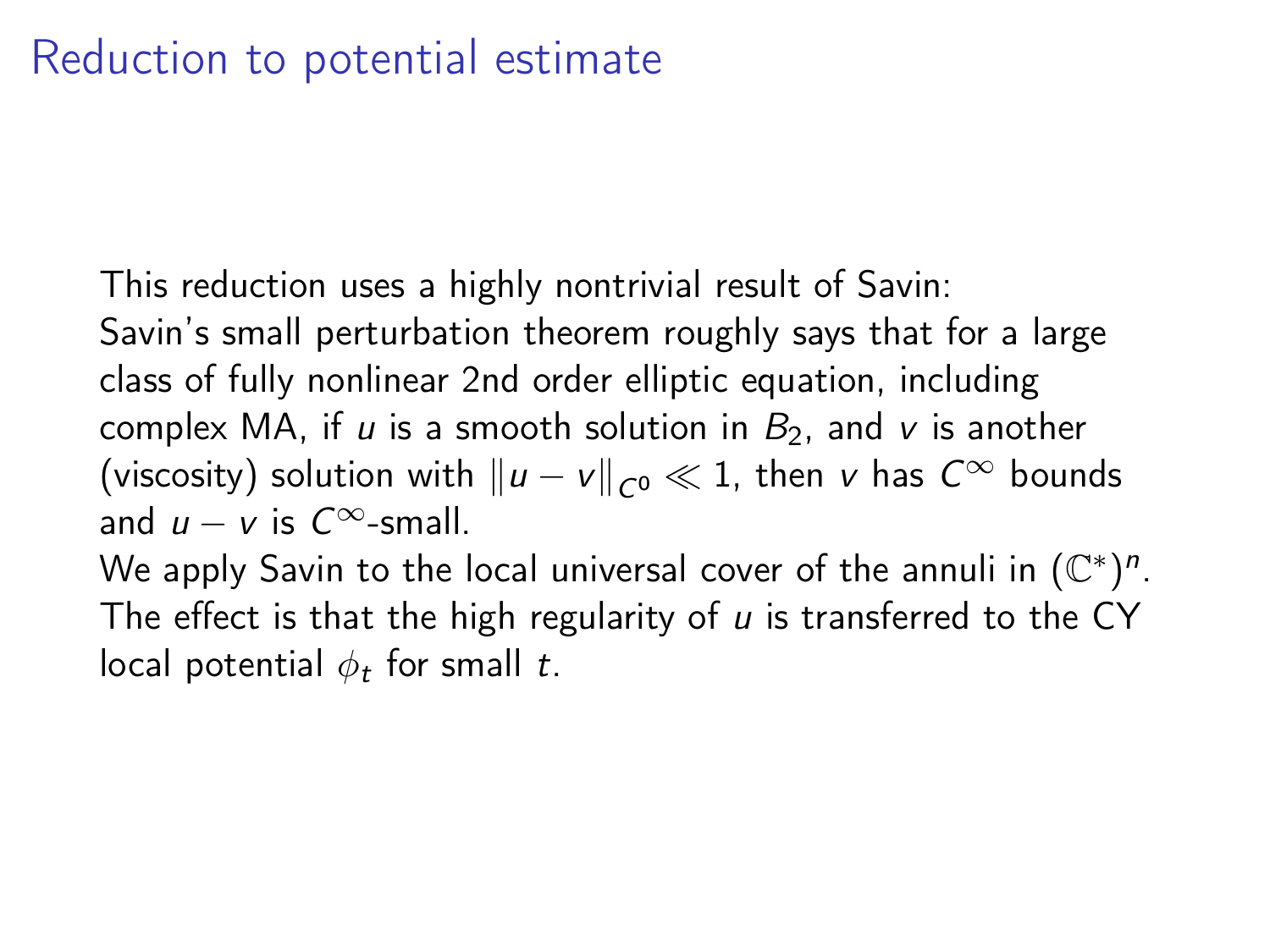Potential estimate: two strategies (To use NA, or not to use NA, that is the question...)

The strategies of my two papers bifurcate on the potential estimate.

- Either you can produce u by arguing a priori that  $\phi_t$  converge to a subsequential limit, and argue that the limit satisfies real MA;
- $\triangleright$  Or you can produce the limit u from some other methods (eg. NA geometry), and argue try to compare  $\phi_t$  with u.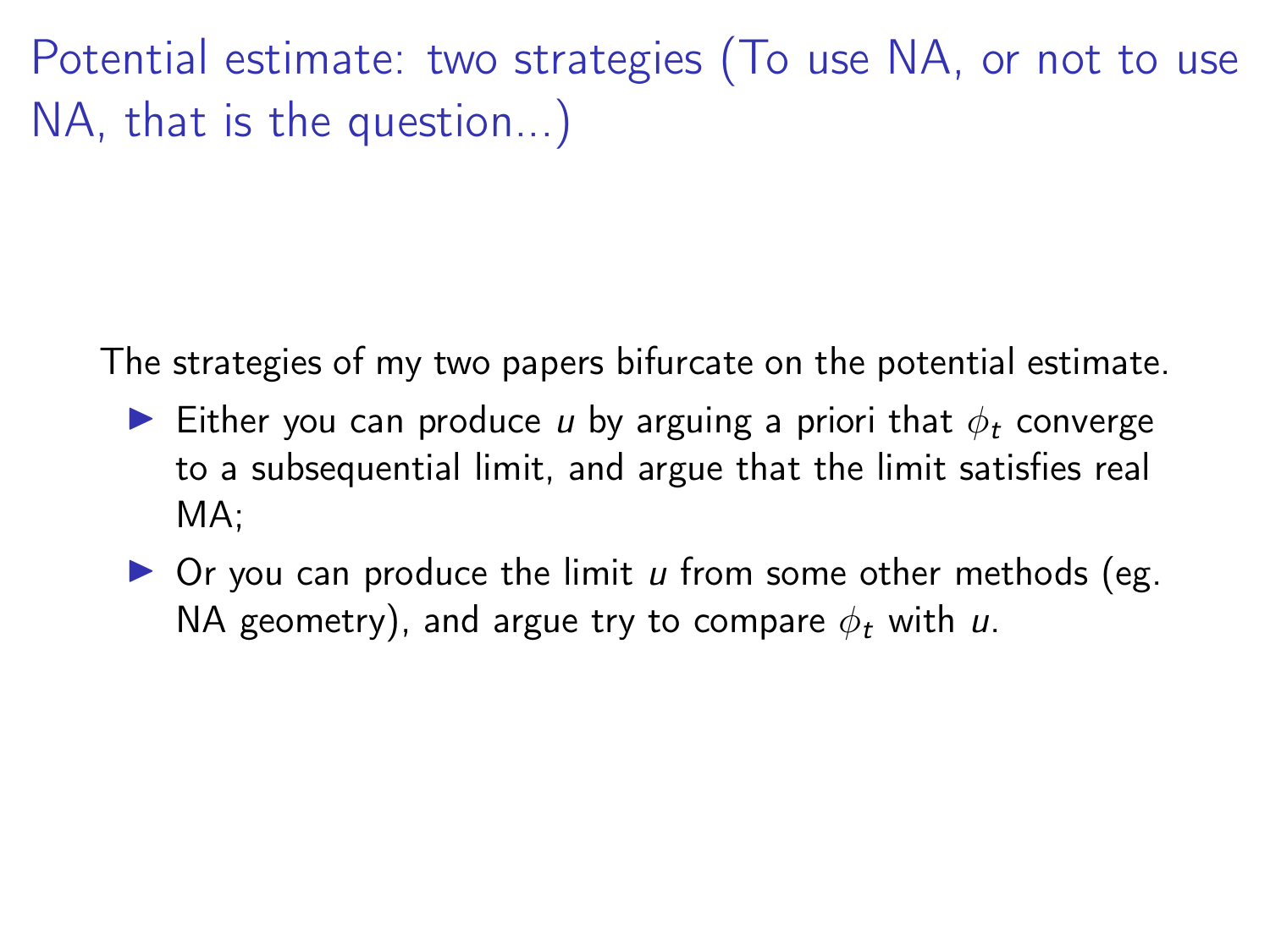#### Pluripotential theory toolbox

How do you estimate potentials?

- $\triangleright$  Given a psh function, you can use mean value theorem to achieve upper bounds.
- $\triangleright$  The core of Kolodziej's method is to achieve lower bounds on Kähler potentials, given some integral bound on the volume density. Technically, the main thing you need is a Skoda type inequality. This holds even in highly degenerate settings, and I verified a uniform version for arbitrary polarized algebraic degenerations of Calabi-Yau manifolds in an auxiliary paper. Unlike the upper bound, this lower bound requires a global argument.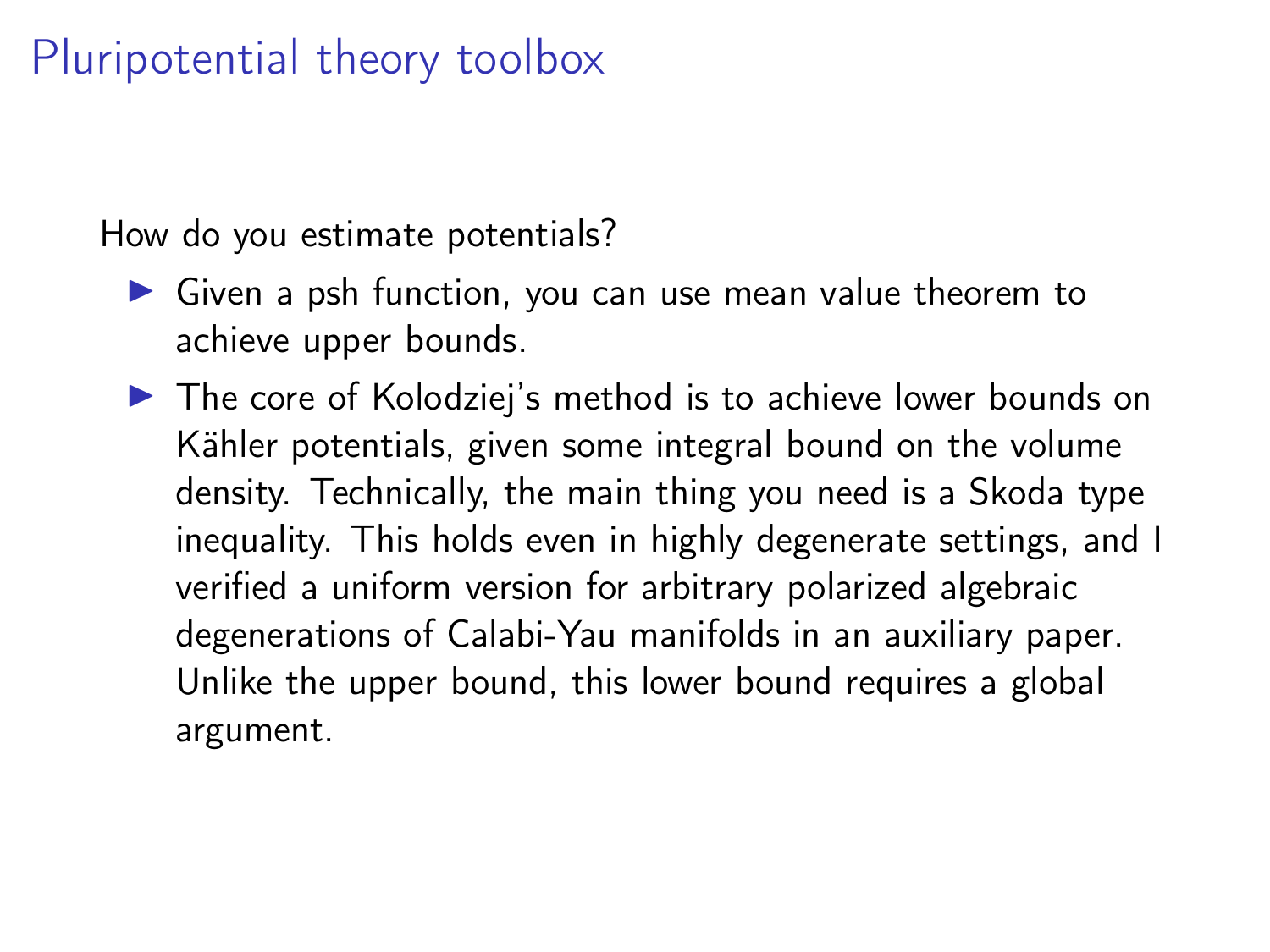#### Pluripotential theory toolbox

How do you compare potentials? On a fixed Kähler manifolds, given two potentials  $\phi, \psi$  with density bounds, with suitable normalisation,

- If you know  $\phi \psi$  is small in  $L^1$ , you can conclude the smallness in  $L^{\infty}$ .
- If you know the two volume densities are close in  $L^1$ , you can also conclude  $\phi - \psi$  is small in  $L^{\infty}$ .

There are uniform versions of these in degenerate settings.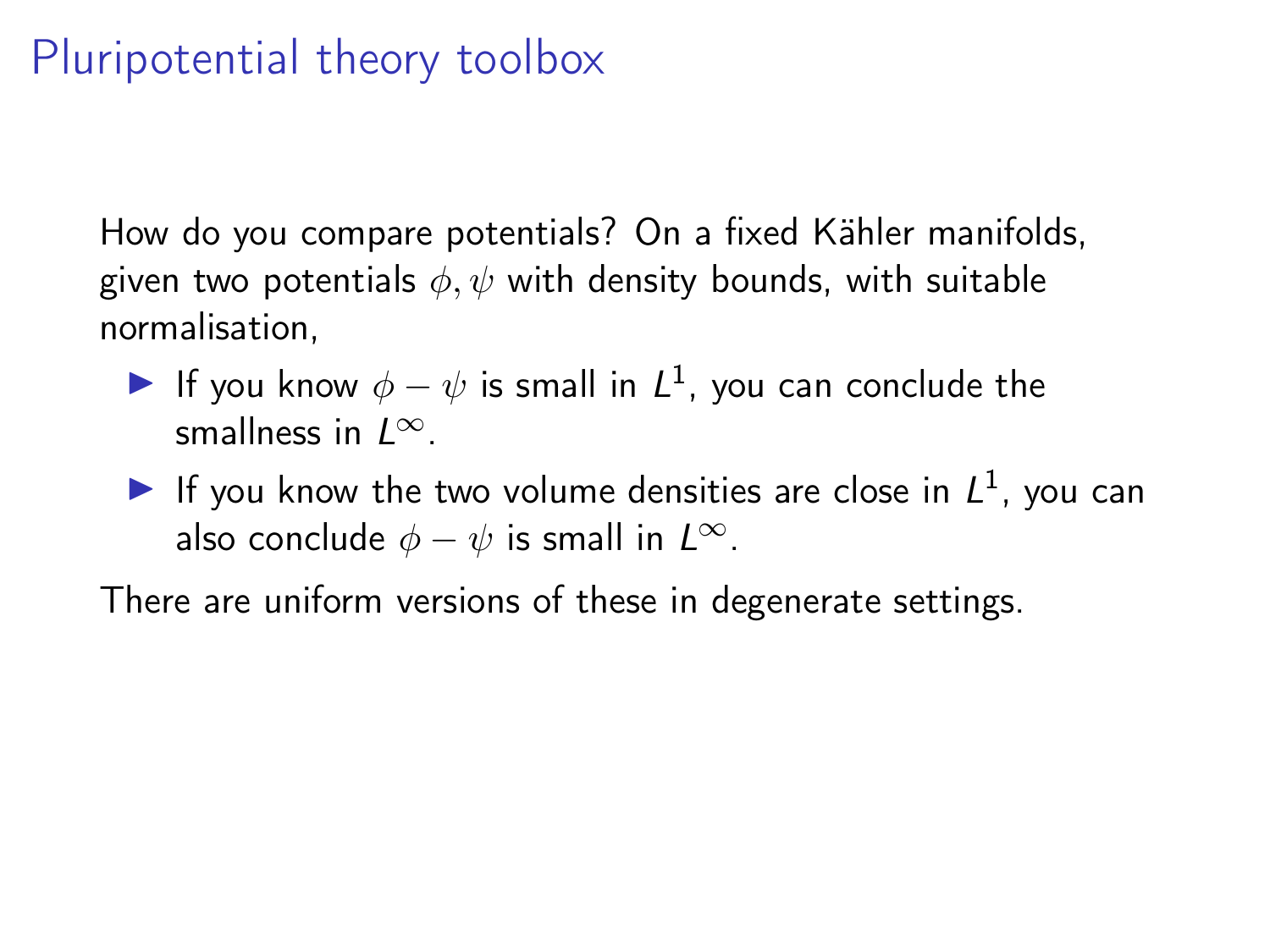#### Pluripotential theory toolbox

How do you compare potentials? On a fixed Kähler manifolds, given two potentials  $\phi, \psi$  with density bounds, with suitable normalisation,

- If you know  $\phi \psi$  is small in  $L^1$ , you can conclude the smallness in  $L^{\infty}$ .
- If you know the two volume densities are close in  $L^1$ , you can also conclude  $\phi - \psi$  is small in  $L^{\infty}$ .

There are uniform versions of these in degenerate settings. I emphasize that you need the two potentials to be globally defined, even though you just want to compare them in the generic region. Global positivity is hard to achieve!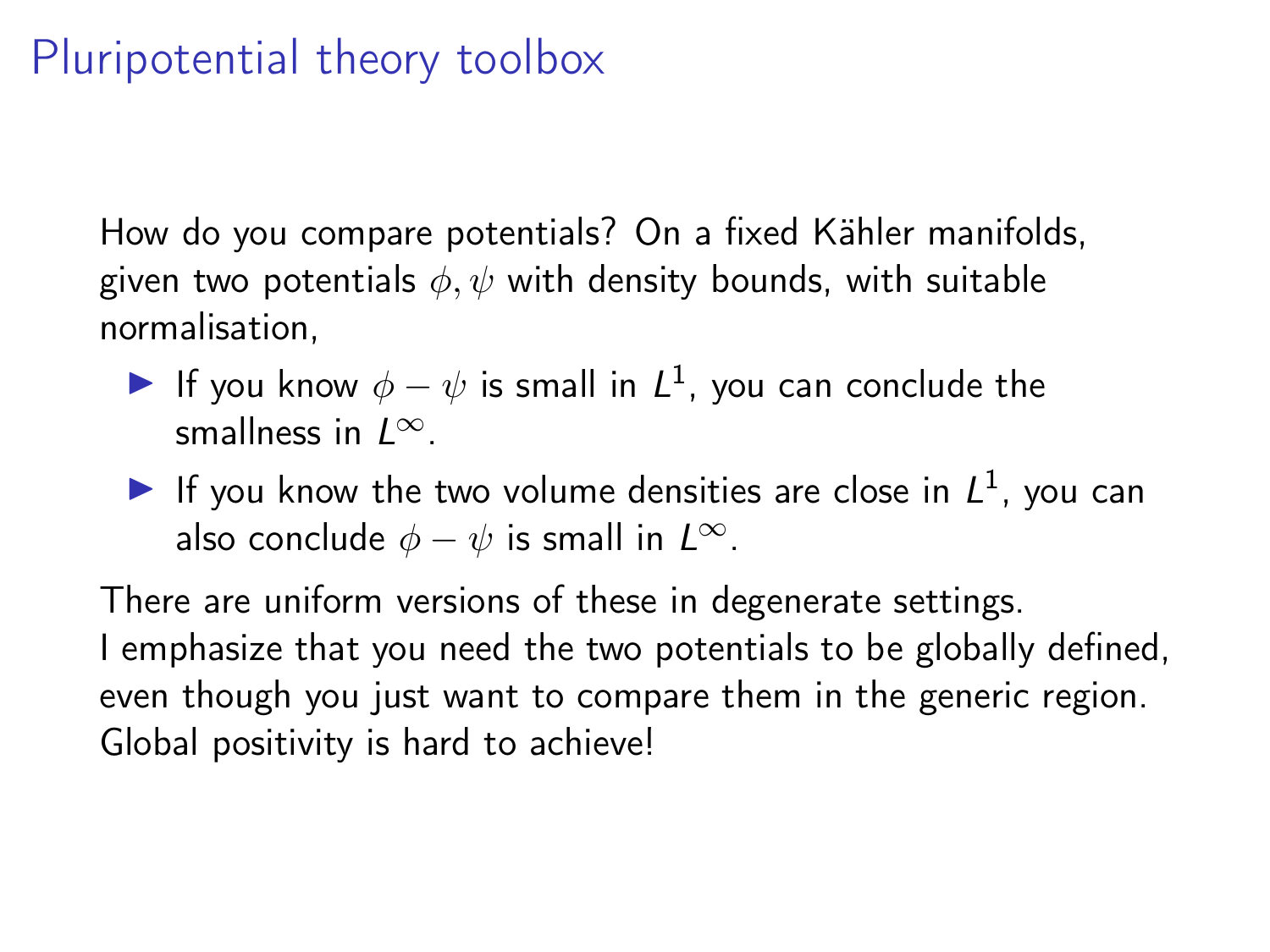#### Strategy I: a priori limit

In my strategy I, no NA geometry is needed, and I produce  $u$  a priori as follows:

- ▶ On  $(\mathbb{C}^*)^n$ , if you have a psh function, you can average in the  $T^n$  direction to produce a convex function on  $\mathbb{R}^n$ . A priori the deviation between the two functions is small in a very strong integral sense. Intuitively, 'near the large complex structure limit any Kähler potential looks almost convex'.
- $\blacktriangleright$  Patch together the convex functions into a global Kähler potential. This step is nontrivial and is the place to really use the Fermat hypersurfaces via tropical combinatorics. Global positivity is the key difficulty here.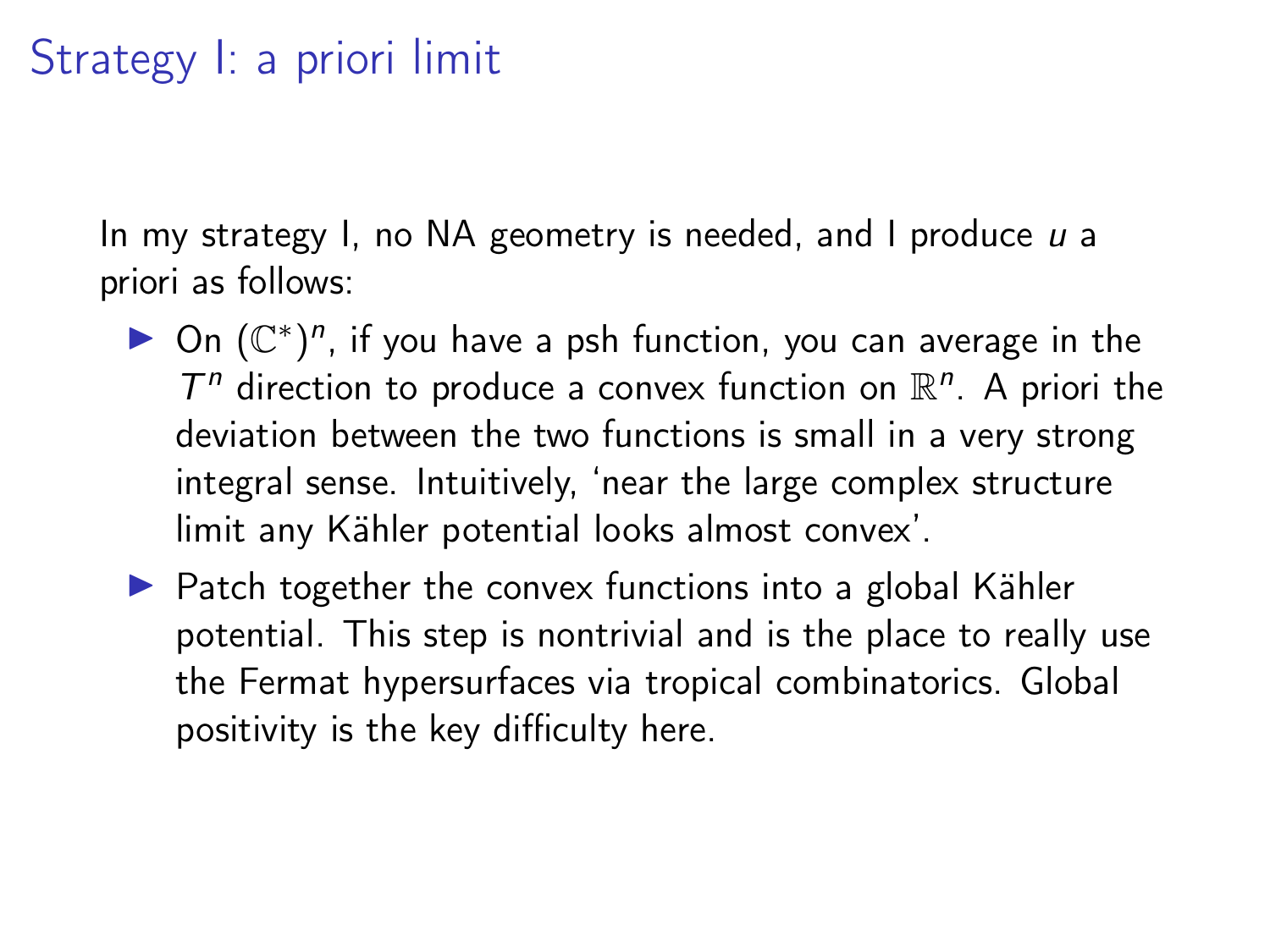### Strategy I: a priori limit

- $\triangleright$  Then one appeals to pluripotential theory to argue the local CY potentials are  $C^0$ -close to convex functions.
- $\triangleright$  Use uniform Lipschitz bounds on convex functions to extract subsequential limit  $u$ .
- Argue  $u$  satisfies real MA.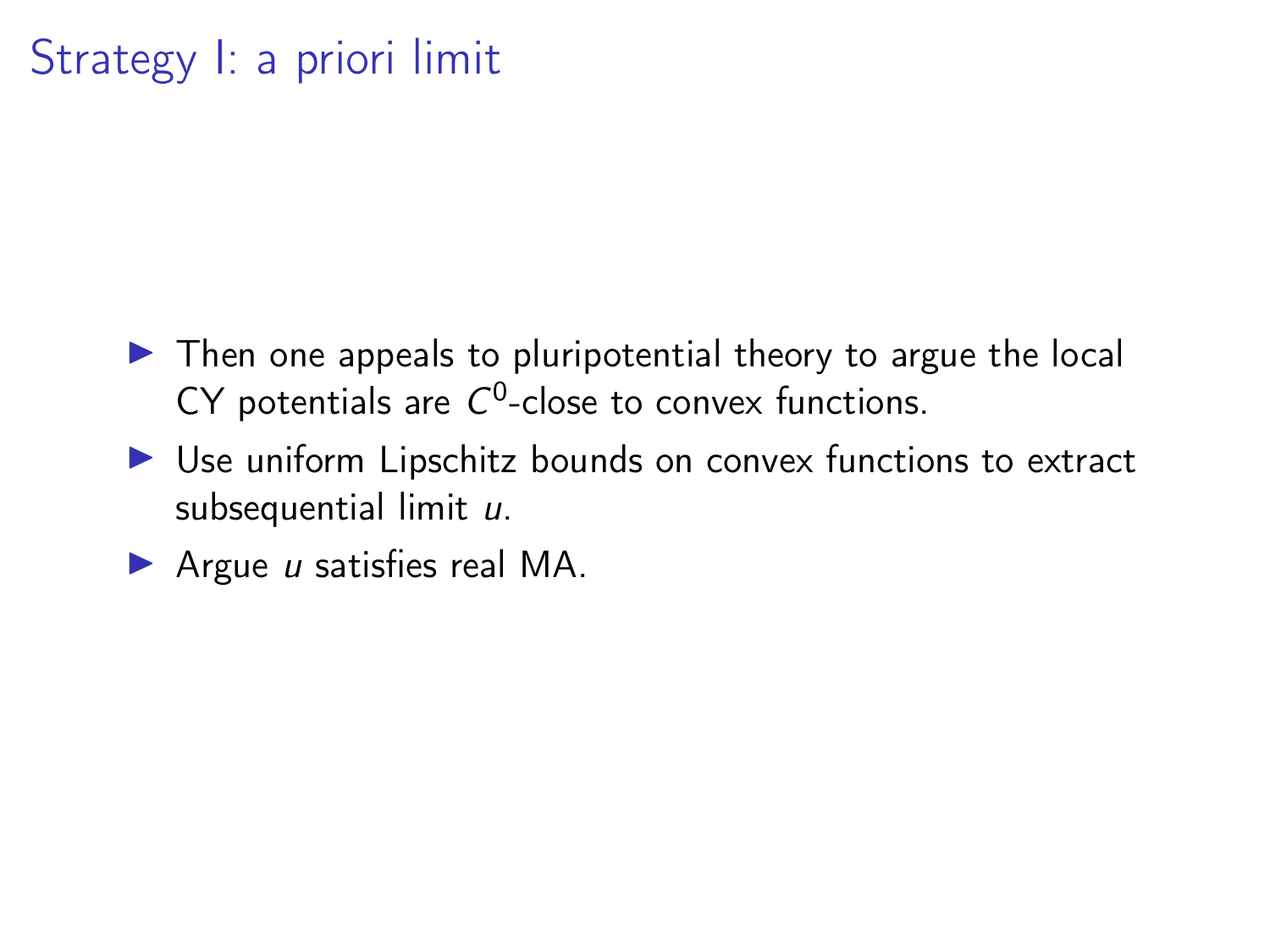#### Strategy II: limit via NA geometry

Regardless of where u comes from, we want the following features:

- $\blacktriangleright$  The function u should solve the real MA equation.
- **I** There should be a global Kähler potential  $\psi$  on  $X_t$  for  $|t| \ll 1$ , which is  $C^0$ -close to  $u$  on the generic region of  $X_t$ . I emphasize that 'preserving positivity' is the key difficulty.
- **IF** Morever, we want the volume density of  $\psi$  to be close to being CY in some  $L^1$ -sense. This property is not independent, and in some sense can be arranged by a further regularisation of solutions to the first two requirements.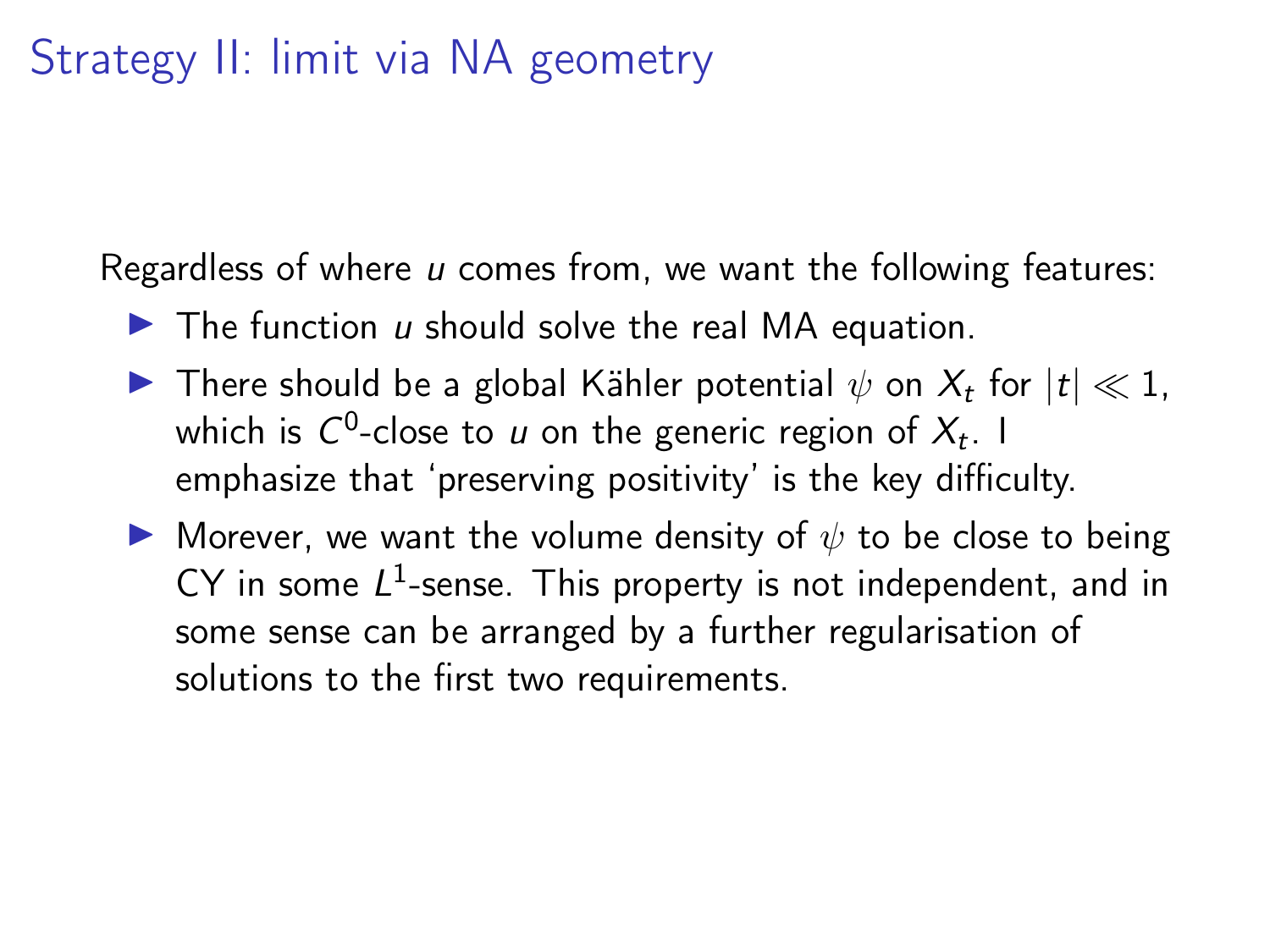If we have these three properties the  $C^0$ -convergence of local CY potentials to  $u$  can be deduced by the pluripotential theory machinery.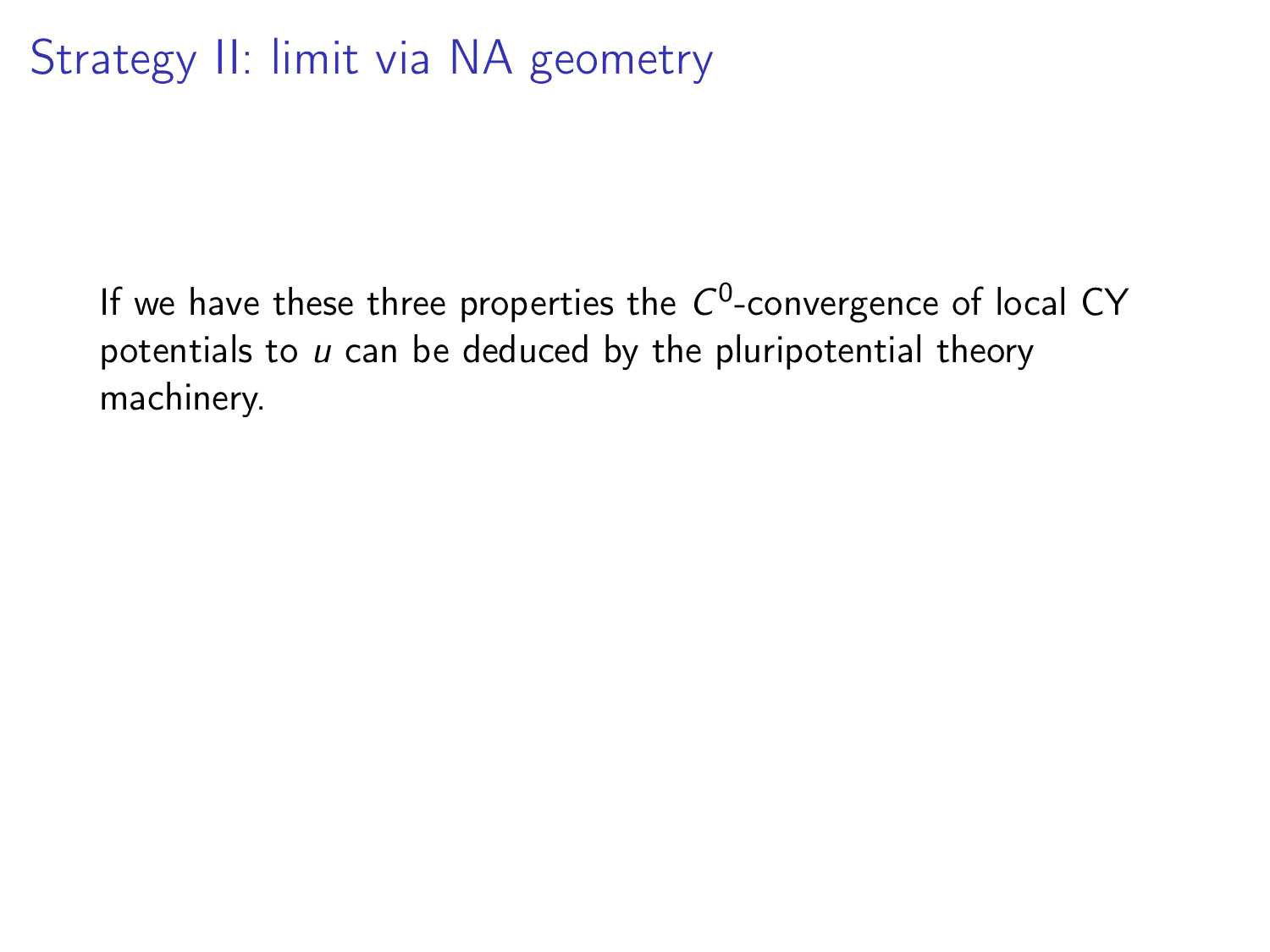If we have these three properties the  $C^0$ -convergence of local CY potentials to  $u$  can be deduced by the pluripotential theory machinery.

The difficulty here is that the manifolds are highly degenerate, and technically I need to adapt Kolodziej's argument to a version where the two potentials being compared appear asymmetrically (to address the difficulty that  $\psi$  does not have good density bound in the nongeneric region).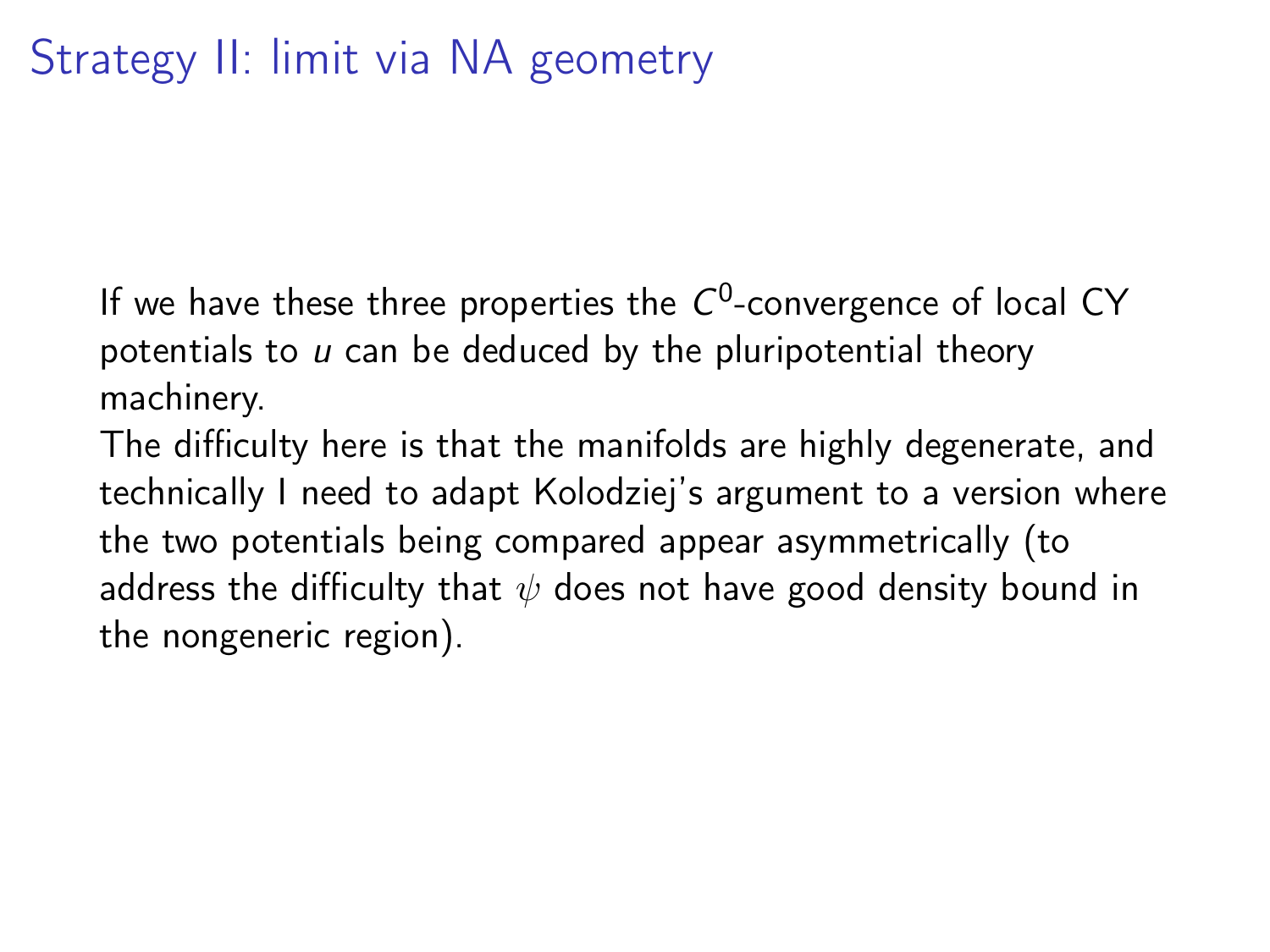#### Why NA? And what is it?

- $\blacktriangleright$  The main unsatisfactory feature of snc models is that they are highly nonunique, because you can keep blowing up to get higher and higher models. NA geometry from one perspective means to consider all snc models of a given degeneration family all at once. More precisely, if one model dominates another  $\mathcal{X}'\rightarrow\mathcal{X}$ , then there is a natural retraction map  $\Delta_{\mathcal{X}'}\rightarrow\Delta_{\mathcal{X}}$ , and the Berkovich space  $\mathcal{X}^{\mathit{an}}$  is the inverse limit of these dual complexes.
- ► There are two comparison maps between  $X^{an}$  and  $\Delta_{\mathcal{X}}$ : an embedding map  $\Delta_\mathcal{X} \to X^\mathsf{an}$  and a retraction map  $X^\mathsf{an} \to \Delta_\mathcal{X}.$ One thinks of dual complexes as finite approximations of  $X^{an}$ .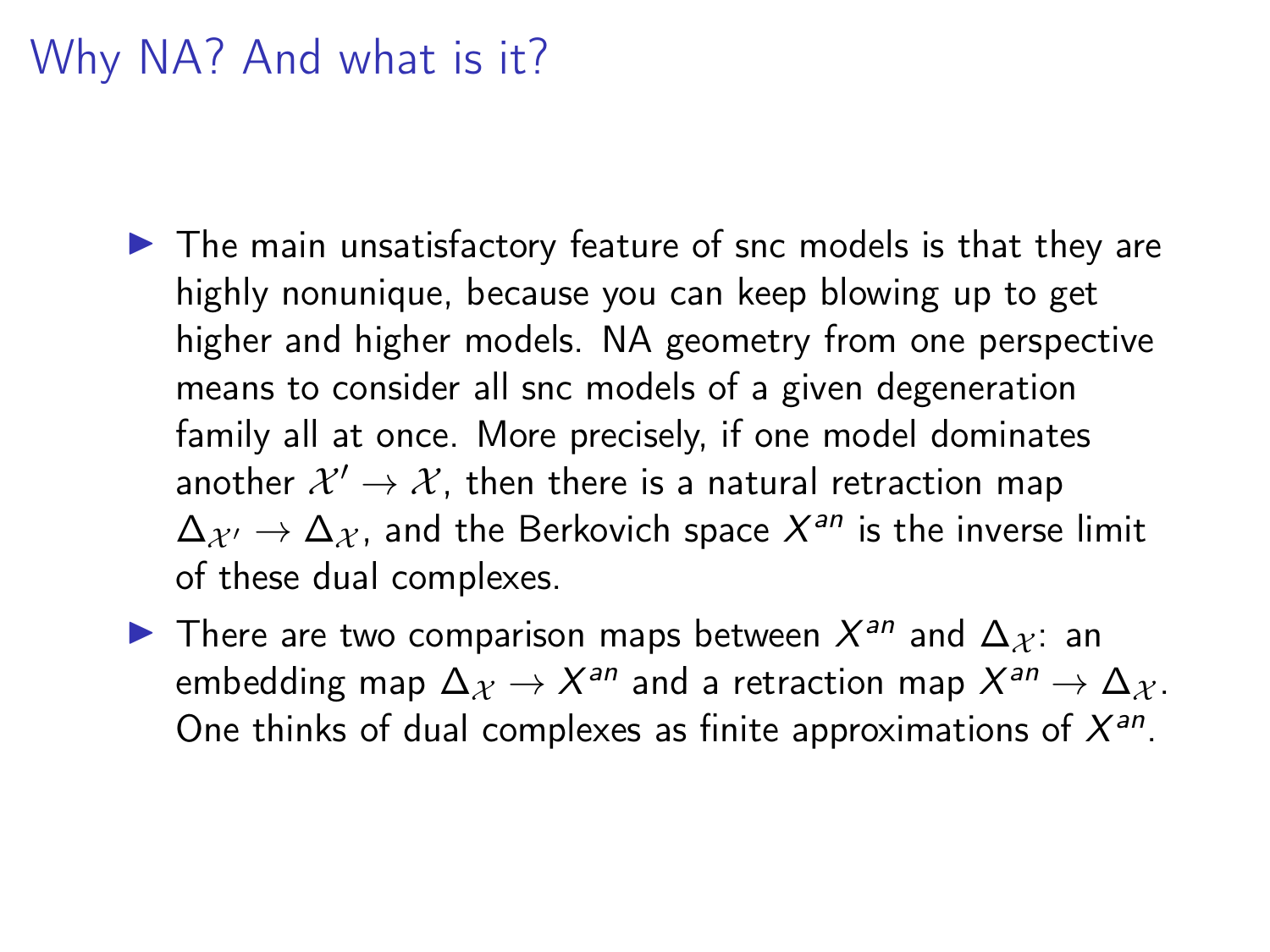#### Why NA? And what is it?

- $\triangleright$  There is a GAGA principle which means the concept of line bundles and sections on  $X^{an}$  are equivalent to the usual algebro-geometric notions for  $X$  base changed to the formal disc.
- $\triangleright$  There is an analogue for metrics on line bundles, and a subtle analogue for psh functions/semipositive metrics. There are several equivalent definitions; the most intuitive one is to say that continuous semipositive metrics are precisely those that arise as  $C^0$ -limits of (the NA analogue of) Fubini-Study metrics.
- $\blacktriangleright$  There is a hybrid topology which allows one to say  $X_t$ converge to  $X^{an}$  as  $t \to 0$ .
- $\triangleright$  For the purpose of SYZ it is important that semipositive metrics on  $X^{an}$  can be grafted to  $X_t$  up to  $C^0$ -small error, and preserving positivity. This uses Fubini-Study approximation.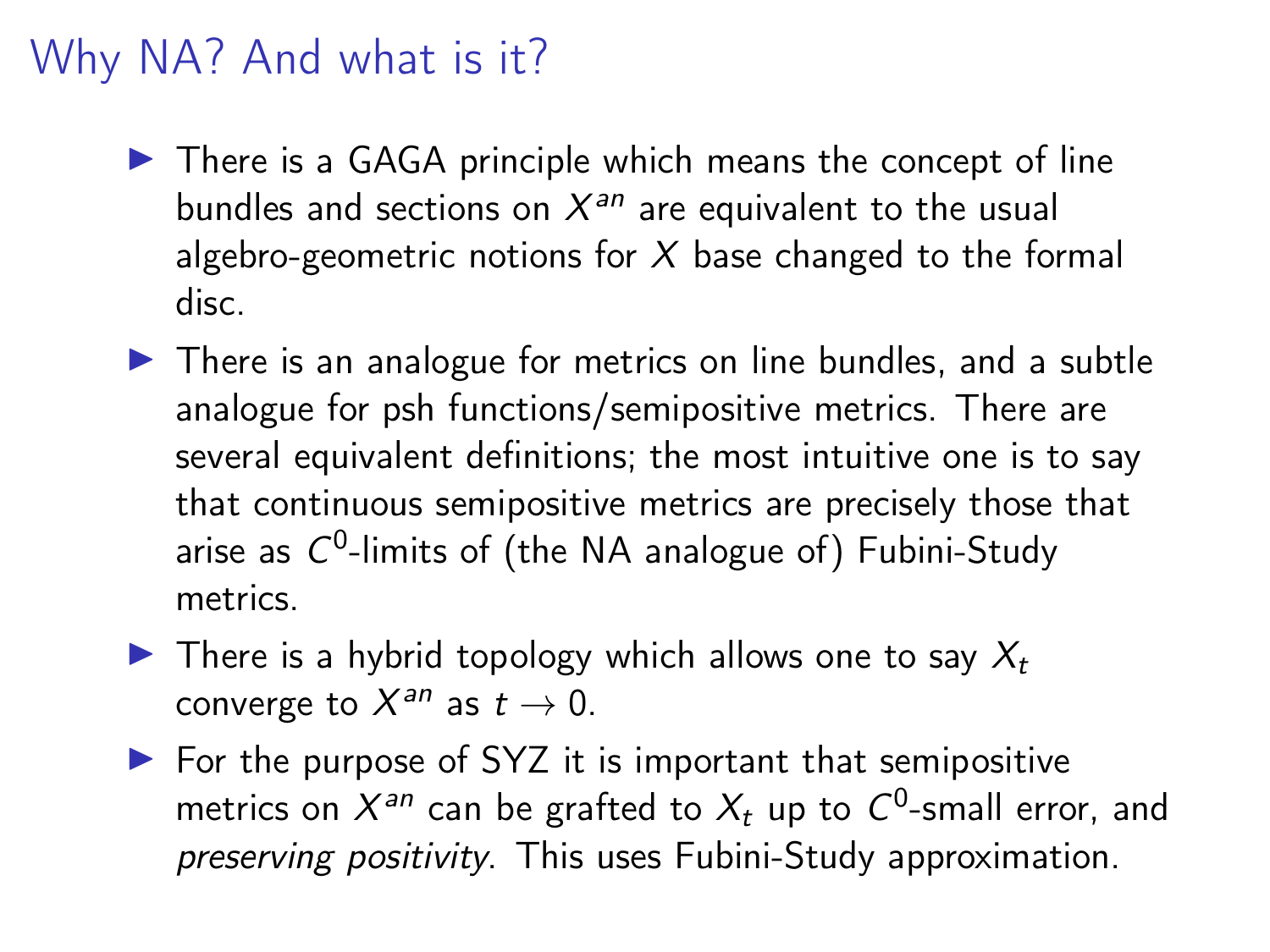# Why NA? And what is it?

- $\blacktriangleright$  There is a theory of NA MA measures. The standard definition is a little counterintuitive at first sight, as it is based on intersection theory, not differential operators. However, its formal properties are very similar to the usual complex MA operator.
- $\blacktriangleright$  If the potential factors through the retraction map to the dual complex of some semistable snc model, then it is known that the NA MA measure agrees with the real MA measure. This result has a localized version.
- ▶ Boucksom-Favre-Jonsson proved the NA version of the Calabi conjecture.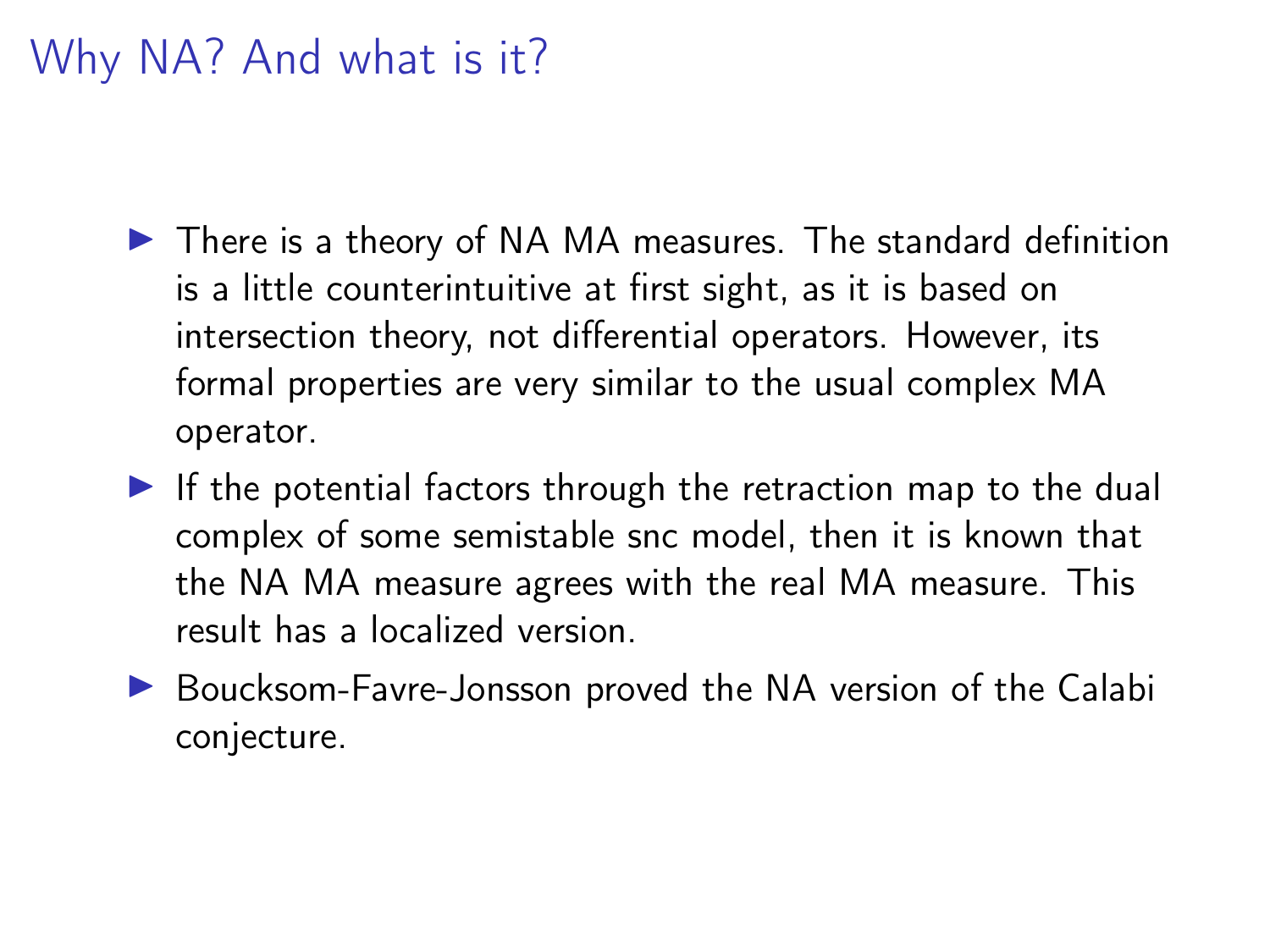# Why NA?

 $\triangleright$  To conclude, if we assume the B-F-J solution factors through some retraction map at least over the *n*-dim open faces of  $Sk(X)$ , then we would get a solution of real MA equation, and crucially this can also be grafted to  $X_t$  up to  $C^0$ -error while preserving positivity.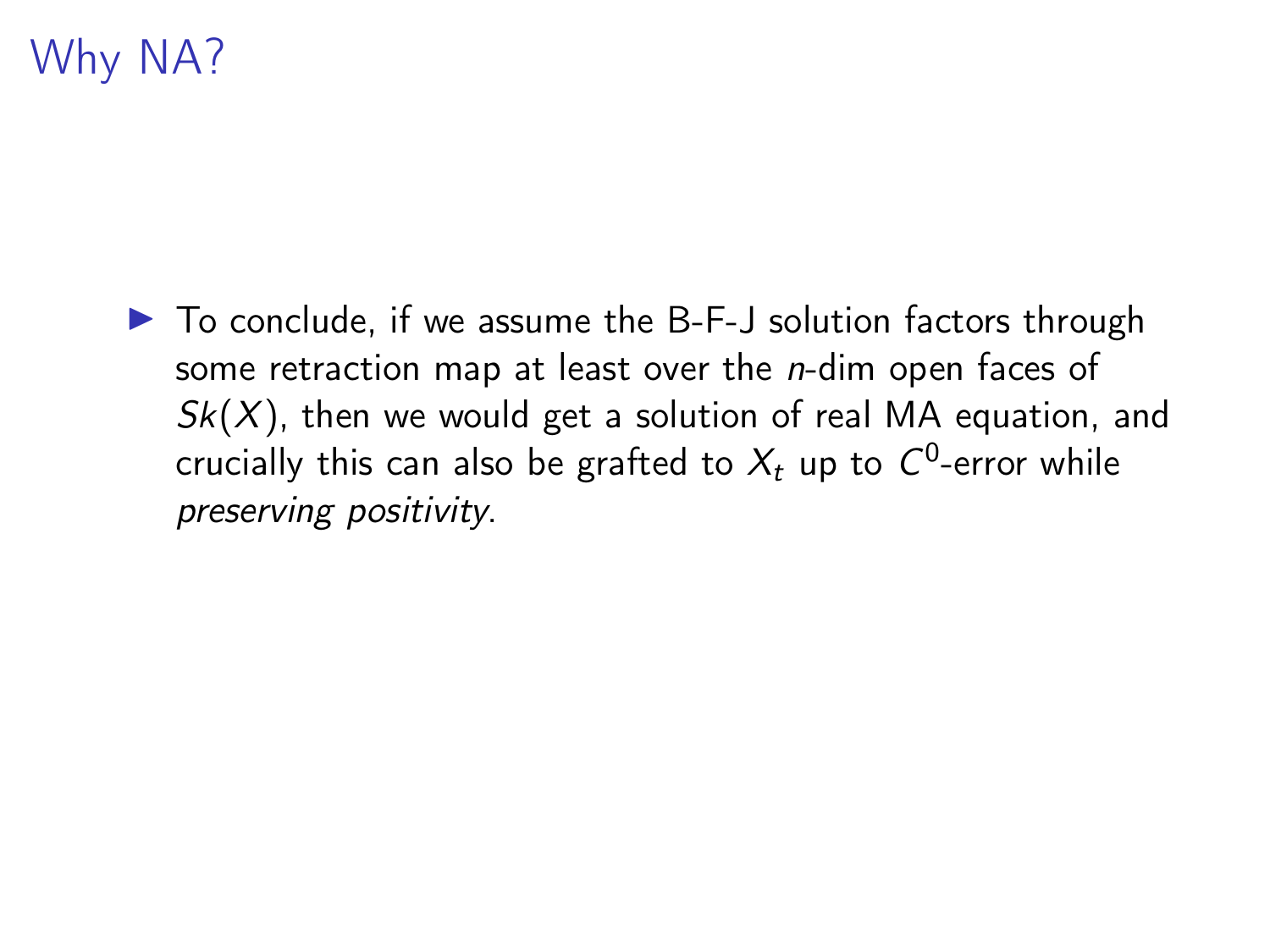# Why NA?

- $\triangleright$  To conclude, if we assume the B-F-J solution factors through some retraction map at least over the *n*-dim open faces of  $Sk(X)$ , then we would get a solution of real MA equation, and crucially this can also be grafted to  $X_t$  up to  $C^0$ -error while preserving positivity.
- $\triangleright$  These properties are sufficient to imply the weak SYZ conjecture.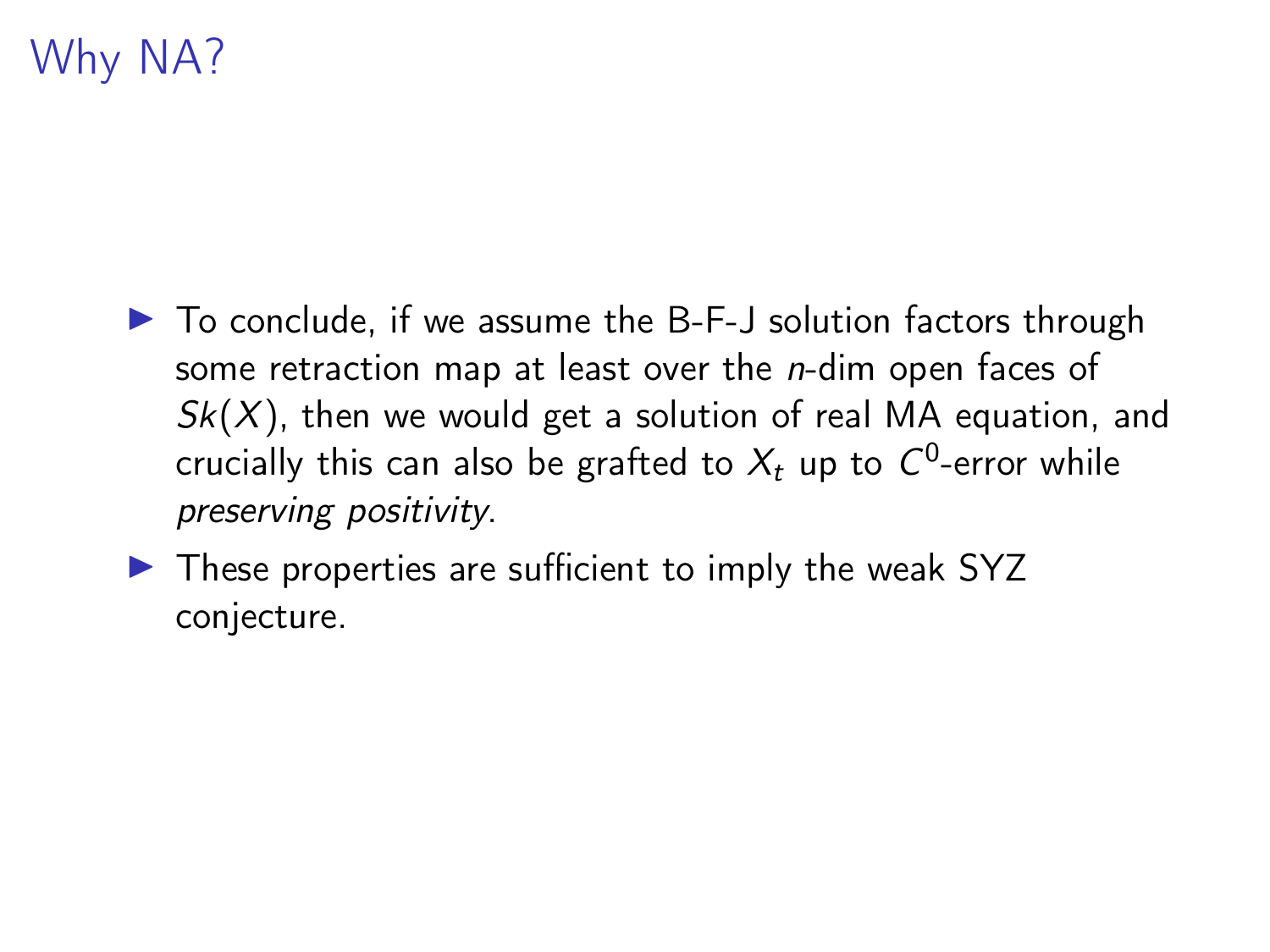# For the future

- $\blacktriangleright$  In my opinion the main merit of the NA formalism is to provide an answer to the question: what is the tropical limit notion for Kähler potentials?
- $\blacktriangleright$  However, it is difficult to check in practice, and not elementary enough. A more elementary version of the question is: what is a convex function on a polyhedral set?
- $\triangleright$  My Fermat hypersurface paper depends on an ad hoc answer to this question via tropical combinatorics. One may expect a general answer is related to the NA conjecture I assumed.